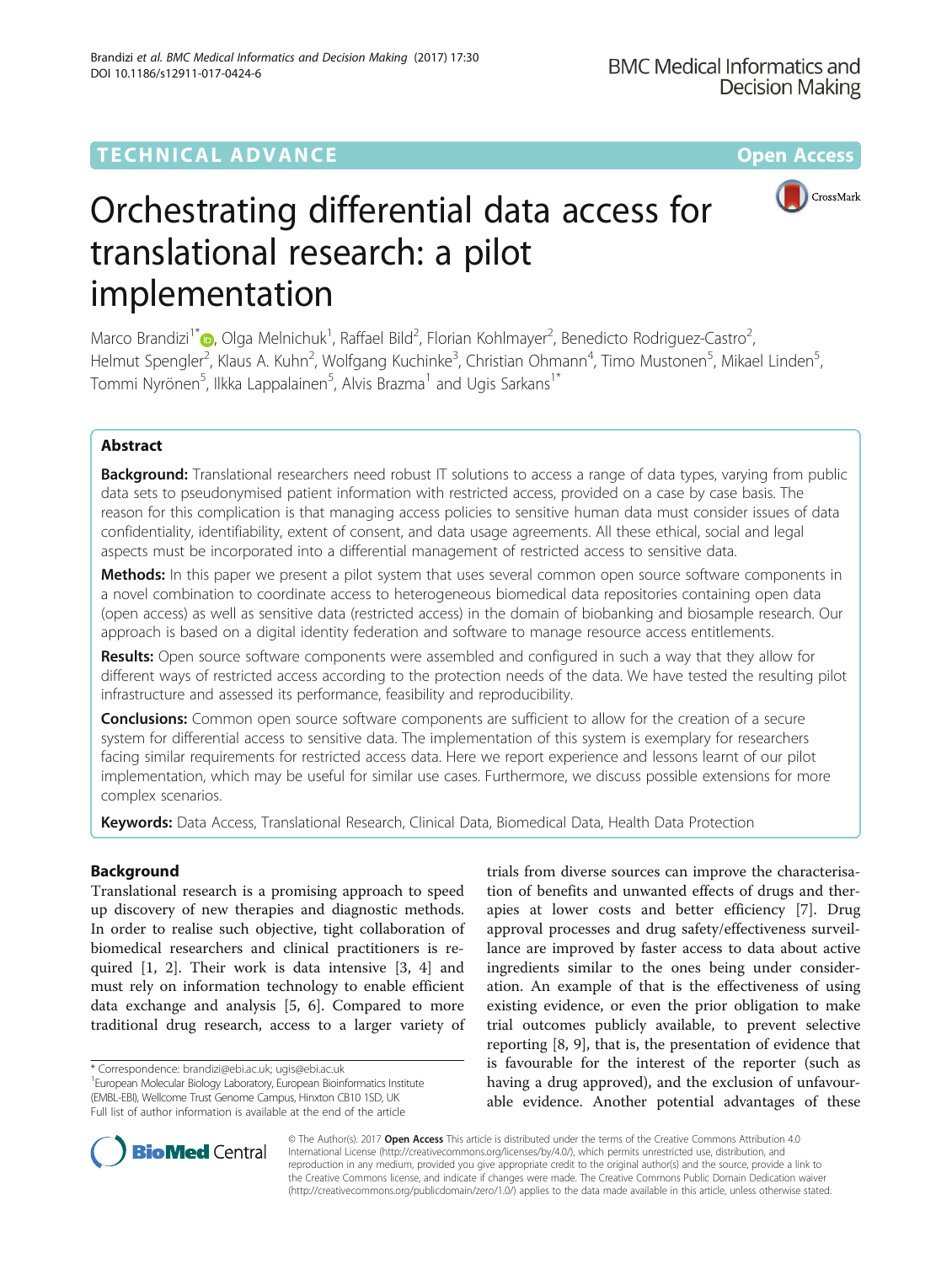approaches is making clinical experimentation more efficient and avoiding the exposure of trial's potential participant to known risks, as well as, for instance in the case that evidence shows adverse effects to particular health conditions, avoiding unnecessary risks. Ability to perform data analyses other than those for which clinical trials were originally conducted is another opportunity that clinical data sharing offers [[10\]](#page-10-0), which is relevant in the translational research field, enabling approaches like comparative genomics [[11](#page-10-0), [12\]](#page-10-0). Overall, this has social benefits such as faster improvement of healthcare and its safety, and increasing the confidence of the general public in the scientific community, public services and industry [\[10](#page-10-0)]. On the other hand, dealing with biomedical information, and with human patient data in particular, poses complex challenges with respect to ethical, legal and social implications (ELSI [\[13, 14](#page-11-0)]), which need to be addressed when software products are developed and IT infrastructures deployed [[15, 16\]](#page-11-0). An obvious example is the wish and right of patients to keep their health information private, which can be motivated by various reasons, including the kind of relationship that an individual wants to maintain with his relatives and social relations [\[17, 18](#page-11-0)], the social stigma associated to certain diseases [\[19](#page-11-0), [20](#page-11-0)], and access to private healthcare [[21\]](#page-11-0). Another reason to resist data sharing lies in the commercial or academic interests of researchers, including the willingness to be the first to submit unpublished research, and the wish to produce evidence useful to file patent applications [[22, 23\]](#page-11-0). These issues pose potential conflicts with the research needs. For instance, anonymization and reidentification-prevention techniques, which are used to grant data access while ensuring patient privacy, imply that data essential for a research goal might be concealed from the researchers [\[24, 25\]](#page-11-0).

Life science shares technological challenges with other areas of science [\[26](#page-11-0)], and generic technological solutions can be employed, either of commercial or open source type [[6,](#page-10-0) [27](#page-11-0)–[29](#page-11-0)]. However, addressing ELSI in the translational research arena is particularly difficult, due to the above mentioned reasons, which can be summarised as heterogeneity of information systems, different types of professional roles involved, the conflicting needs to share information and, at the same time, ensure this is done in a way that respects patients and associated legislation [\[30](#page-11-0)–[32\]](#page-11-0). The domain of biobanking and biosample research is characterised by special restrictive sample and data usage conditions, since highest ethical standards to ensure the support and participation of human research participants are required. In addition to confidentiality, consent about the data usage, intellectual property and data/sample ownership must be considered. Sophisticated mechanisms to provide restricted access to sensitive data is a way to address this problem.

The risk of improper use of the data can be mitigated through legally binding agreements, subscribed by trial participants and researchers, which constrain the purpose for which data access is granted. Access is mediated by some form of a data access agreement between a data consumer and a data provider. These access agreements have to take into account legal and ethical requirements, professional guidance, and good practices. Agreements are in general executed by data stewards or data access committees, but recently they are implemented in electronic form employing software for identity and access management. This approach is not without difficulties, such as the impossibility to foresee useful research goals at the time of data and consensus collection [\[9, 10](#page-10-0)]. However, it can be seen as a compromise between the different needs that it addresses.

In this paper we report on a pilot implementation (from now on, 'the pilot') that aims at integrating research resources and clinical resources, including data bound to a varying range of access policies, from fully open to data requiring access approval. Implemented in the context of the BioMedBridges project [\[33](#page-11-0)–[35\]](#page-11-0), the pilot shows how identity and permissions management can be simplified by means of a modular approach, utilizing well known software components.

#### The BioMedBridges project

The European Strategy Forum on Research Infrastructures (ESFRI) initiative has been promoting an agenda to build Research Infrastructures (RIs) in Europe since 2002 [[36](#page-11-0)]. Its current agenda comprises 21 projects in all scientific fields. This includes RIs for the life science area, several of which teamed up in the FP7 BioMedBridges project. The main aim of this project was to facilitate the translation of ideas into medical applications, by promoting data interoperability in a variety of disciplines, across different scales. The project concentrated on five use cases, including cross-species data integration, personalised medicine, imaging, and structural biology. This work was supported by technological, cross-domain activities, such as terminology and data standards harmonisation [[37\]](#page-11-0), and secure access to data. The latter was investigated both from the point of view of ELSI, as well as what concerns the realisation of concrete IT solutions. All reports of the project are available [\[38\]](#page-11-0). The pilot presented here is documented in detail in the report D5.4 [\[39\]](#page-11-0), which was preceded by the analysis and design done for D5.3 [[40](#page-11-0)] and by the preparatory investigations on ELSI topics in D5.1 [\[40, 41](#page-11-0)] and D5.2 [\[42\]](#page-11-0).

## Methods

In the following we describe the software components that we have employed to deal with the use case addressed by the pilot.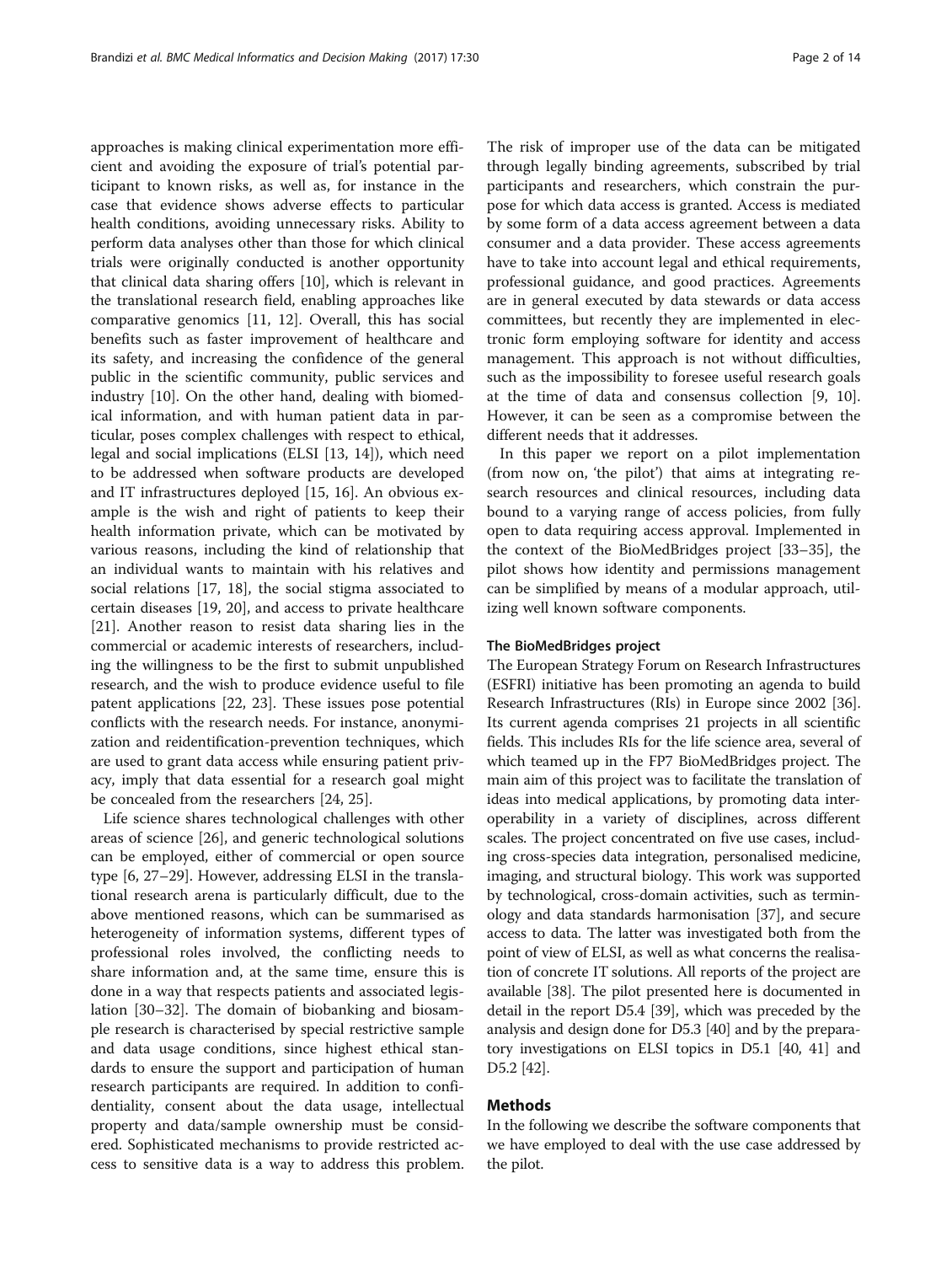#### The EBI Biosamples Database

The Biosamples Database (BioSD [\[43, 44\]](#page-11-0)) is a public repository focused on biological sample information, which is maintained by the European Bioinformatics Institute (EBI). Its rationale is to provide a single access point to the information about the bio-materials used in biological and/or medical research. The users of this resource can search for biomedical samples of interest (e.g., based on phenotypical characteristics), and then navigate to external resources for accessing the data generated on those sample (e.g., microarray data in ArrayExpress [\[45\]](#page-11-0), proteomics data in PRIDE [\[46](#page-11-0)]). Among other benefits, BioSD can aid translational research, since summarised clinical trial data and other information on medical samples are a significant part of its contents. For instance, one can perform a search based on a disease (e.g., using the keyword 'leukemia') and find results related both to clinical research (e.g., the sample group 'SAMEG158683', concerning human patients and coming from the COSMIC repository [\[47](#page-11-0)]), and model organisms (e.g., the group 'SAMEG22290', linked to mouse transcription data in ArrayExpress).

## BBMRI Hub and biobanks

BBMRI (Biobanks and Biomolecular Resources Research Infrastructure) is a European research infrastructure [[48\]](#page-11-0). The BBMRI-LPC (BBMRI - Large Prospective Cohorts) project [\[49](#page-11-0)] aims to build a network for large European prospective studies in order to facilitate transnational research about human health and diseases. The 'LPC Catalogue' [\[50\]](#page-11-0), based on the MIABIS standard [[51\]](#page-11-0) and data warehouse techniques, provides a structured overview of the cohorts participating in the BBMRI-LPC project and supports researchers in gaining access to their biomaterials. For the purpose of the pilot we set up an adapted instance of the LPC Catalogue, the 'BBMRI Hub' [\[52](#page-11-0)]. It provides enhanced functionalities for access to detailed data, including information about individual human samples stored in external biobanks. Moreover, the Shibboleth and REMS systems (see below) were integrated in the hub, enabling identity management and access control.

#### Resource Entitlement Management System

The Resource Entitlement Management System (REMS [[53\]](#page-11-0)) is an open source software that can be used to manage policies for granting access to resources, including digital data [\[54](#page-11-0)]. For instance, a data manager may establish that an application procedure is required to access clinical data from a web application like BBMRI Hub, and information about the purpose of the research, or approaches to data protection need to be provided by the applicant and approved by the Data Access Committee (DAC). REMS allows data managers to define per-resource authorisation workflows, which can be used by software systems to ensure users are entitled to see the data requested, and, if not, it facilitates the actions needed for the access to be granted. REMS centralises and simplifies procedures that are often bureaucratic and hard to keep track of. REMS can be integrated with Shibboleth (see the next section), both for the delegation of user authentication, and for the distribution of the entitlement attributes granted by the DACs to authorise access to protected data.

REMS is an mean to manage the agreements between multiple data owners, data sets and data users. As such, it flexibly delegates these responsibilities to DACs and to the contents of the data access agreements that REMS allow DAC members to define. This approach has been successfully used with the European Genome-phenome Archive, which of data access is based on REMS [[55\]](#page-11-0).

### Identity Management via Shibboleth

In an interconnected world, where multiple providers are able to serve integrated Internet applications and provide a uniform user experience across them, standardised approaches to manage digital identities are ever more important. The identity federation standard SAML is one of the most popular solutions of this kind. Open source implementations, such as Shibboleth [\[56\]](#page-11-0), are available for many platforms and applications. Shibboleth offers relatively simple methods to wrap areas of a web application (e.g., via URL patterns), so that, before serving a web request, an unauthenticated user can be forwarded to a common login process, where (s)he can select an identity provider (IdP), such as the authentication system managed by their organisation. After authentication, Shibboleth creates a user session, filling it with identity attributes, which are sent back to the original request (via browser forwarding), where the application (acting as a service provider, SP) can check the existence of a session and the associated attributes. A single session can be shared by multiple SPs, thus allowing for centralised accounts and single sign-on. Moreover, SPs can enrich the Shibboleth session with their own user-specific attributes. This means that, in our pilot, REMS can send resource entitlements approved for a user to the resources needing to check for their existence. Based on the SAML standard [[57](#page-11-0)], Shibboleth represents a flexible, standardscompliant solution to decouple application logic from application access and permissions management, delegating the latter to organisation-wide identity managers (e.g., institute's account directory and management). This is usually arranged into identity federations, essentially sets of organisations, identity providers, and applications where there is mutual trust among the participating parties. This is relevant to the management of sensitive data, where, for example, policies might require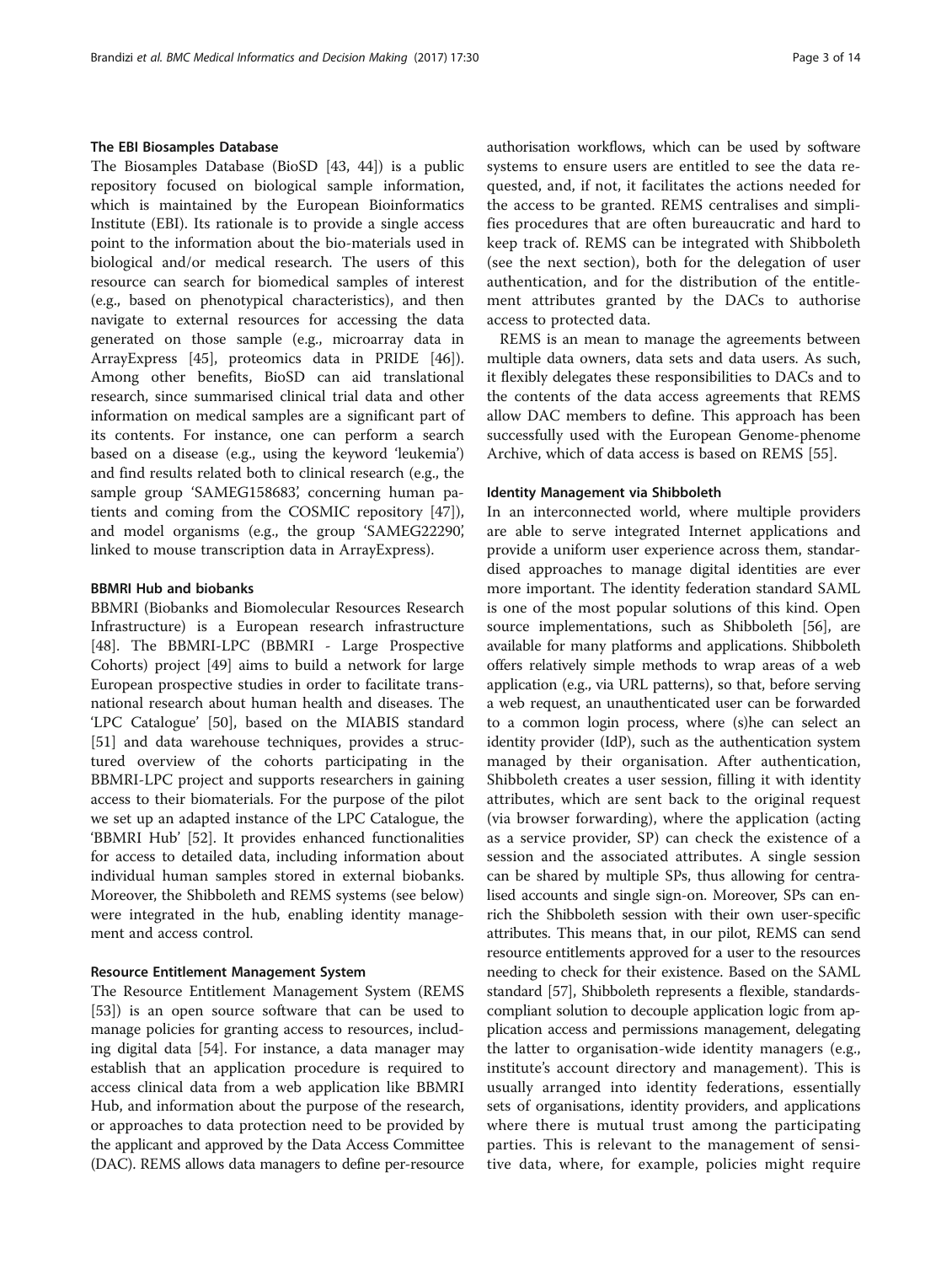specific forms of identity proofing, such as presenting a government-issued photo-ID document to a registration authority.

# Results

Figure 1, taken from the previously mentioned Biomed-Bridges report [[39\]](#page-11-0), summarises the workflow that we have implemented in the pilot presented in this paper, based on previous work within the BiomedBridges project [[40](#page-11-0), [41\]](#page-11-0). This workflow supports the use case where a researcher is looking for samples of interest, both human and non-human, with an aim to explore experimental data derived from such samples, as well as acquire bio-material for further studies. As discussed above, EBI's Biosamples Database is a significant starting point for such a use case. We uploaded summaries about demonstration data sets onto BioSD, linking them to more detailed information available in the BBMRI Hub. For instance, a search initiated from BioSD (step 1 in the figure) might lead (step 2) to the page about the data set named DE\_Biobank7.<sup>1</sup> The decision to use realistic demo data, which does not belong to real patients, allowed us to concentrate on the technical issues, leaving aside the legal and ethical implications.

The BBMRI Hub provides summary information for the requested dataset (e.g., number of samples for each biological characteristic), and mediates the access to individual level data (e.g., anonymised patient records). Namely, the Hub checks that the requesting client has an associated Shibboleth session (it uses the Shibboleth Java API, and the SP plug-in for the Apache web server). If this is not the case, the Shibboleth component transparently redirects the user to a sign-on page (step 4; we have set up a single sign-on demonstration service for the pilot). After successful authentication the browser is sent back to the Hub, where the now-existing user session is used to query REMS-related session attributes. These contain the list of resource entitlements associated to the user, such as the access rights the user has for the biobank (s)he is trying to access. Such information is obtained by coupling REMS with Shibboleth's Attribute Authority component (steps 6/ 7). If the user does not have the rights to access the requested data, (s)he is forwarded to REMS (again, via browser redirection), to apply for such access (step 9), i.e., provide the research plan, confirm compliance with the data access agreement etc. The exact workflow for the resource access application depends on the resource being accessed, and REMS allows the data manager to define it. Once the user has completed his/her application, this is

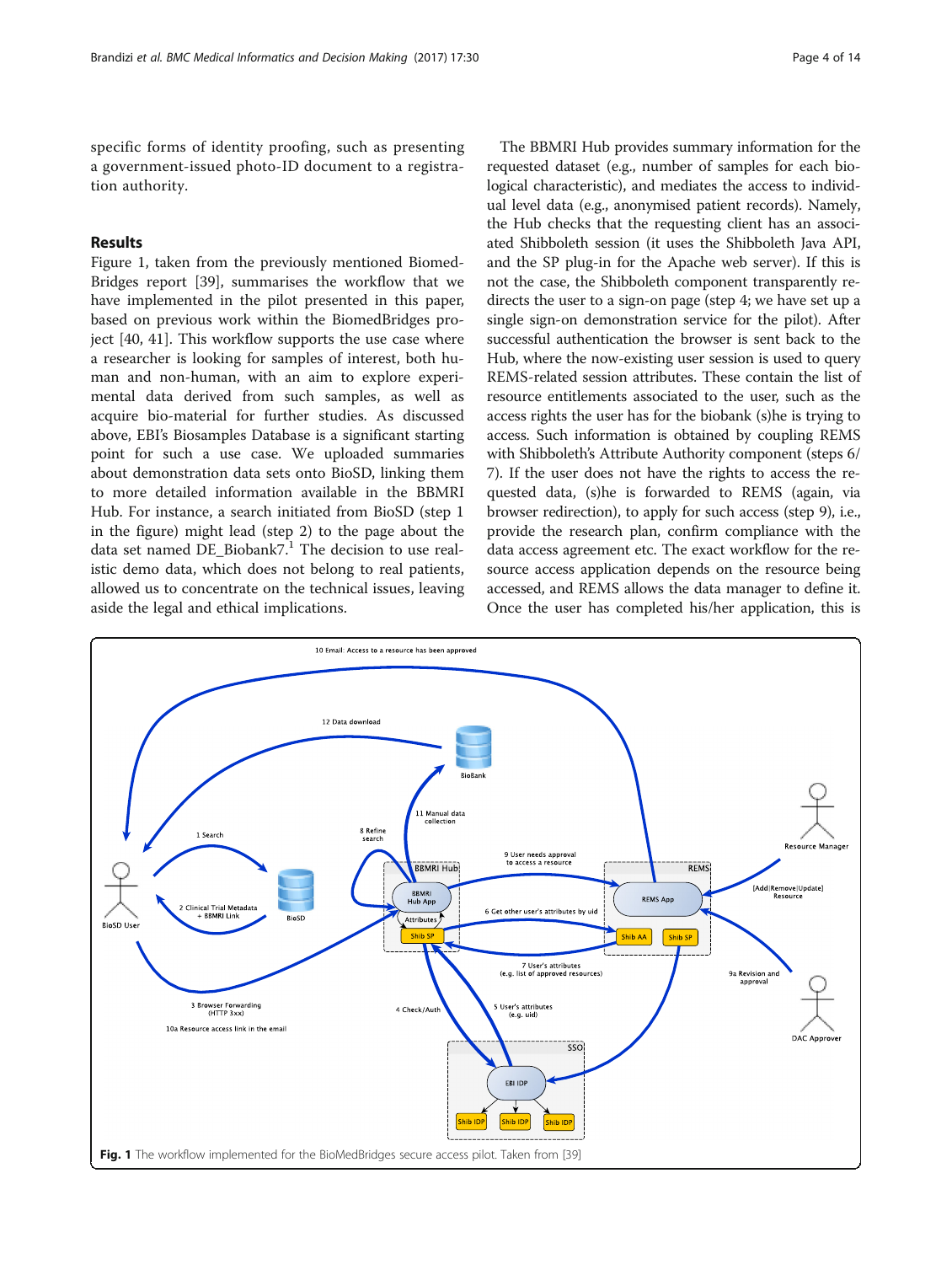forwarded to a DAC user for approval. Approved applications (or rejections) are notified to the applicant via email messages, which are also used to send a link to resume the pilot workflow from step 11, i.e., access the protected biobank. A variant of this workflow can happen at step 8, when the initial searches can be refined in BBMRI.

### Systems robustness, testing and performance considerations

The pilot aims at demonstrating the technical feasibility to utilize the above workflow in order to mediate access to data of the LPC Catalogue which is reflected in the BioSD. As such, we have tested the infrastructure as a whole with an initial small set of 3 test Shibboleth federations and about 10 Shibboleth-authenticated users. In order to perform such tests, we have populated BioSD and the LPC demo catalogue with information about 14 fictitious human data sets. $2$  The components that the pilot is based on have been extensively tested, by both the original developers and the many organisations that use them. Both cases include the organisations participating in the pilot.

As an example, the Biosamples database has been developed following sound software engineering methodologies, including extensive use of test-driven coding an unit tests (for instance, [\[58, 59](#page-11-0)]). The repository currently stores about 5 million samples, grouped into about 58 thousand data sets, provided by 14 thousand organisations.<sup>3</sup> From internal web server logs, we can estimate that BioSD successfully processes on average 158'000 requests per day from about 28 unique client IP addresses, without significant traffic peaks. This makes it clear that BioSD is a valuable resource for biomedical samples, involving a significant number of users. We keep the user community engaged by running periodic exercises of user experience [\[60\]](#page-11-0) and outreach activities [[61](#page-11-0)]. Regarding the quality of data and annotations in BioSD, while this varies due to our aim to accommodate the needs of as many data submitters as possible, we host sample information from important and well known biomedical sources (see previous section), and we provide ontology-based semi-automatic data reannotation, which improve the original metadata [\[62\]](#page-11-0).

As another example, at the time writing the LPC Catalogue contains data about 22 large population-based biobanks, including two European networks (MORGAM, EPIC), and data about more than 3.8 million biosamples comprising more than 9 material types (e.g. DNA, cDNA/ RNA, whole blood, blood cell isolates, serum, plasma, tissues, cell lines, urine). Eleven out of the 22 participating biobanks state to have diseases of the circulatory system as a focus of research, followed by endocrine, nutritional, and metabolic diseases, mental and behavioural diseases, as well as diseases of the respiratory system with ten biobanks each, respectively. The Catalogue plays an important role in the context of calls for tender within BBMRI-LPC. Two

out of four proposals which have already been approved specifically request biosamples from three participating LPC cohorts each. The other two proposals involve all participating LPC cohorts which comprise a sufficiently large number of cases with obtainable biosamples. Further proposals are under review. This indicates the practicability, importance and user acceptance of our approach [\[63\]](#page-11-0).

In order to estimate the performance of an infrastructure like the pilot, consider the following. According to performance test results [\[64\]](#page-11-0), a modestly performant server (single or dual-core recent CPUs, up to 12Gb RAM) can uphold 50–100 Shibboleth requests per second, under a workload of up to 3500 parallel requests. The same tests show that Shibboleth scalability is also good, with request latency staying below 5 s for a workload under 500 threads. In [[26](#page-11-0)] it is shown that these limits are well compatible with what we would expect in a scenario like the one described in the pilot, including the figures about organisations managing up to 30'000 users per year through Shibboleth. The above-mentioned figures about BioSD web traffic are well below the values shown above about Shibboleth, especially considering that only a small part of BioSD traffic would come from authenticated users, interested in protected clinical data. The LPC Catalogue and REMS are also able to support similar workloads. These rough figures make us confident that the approach proposed by our pilot is usable from the performance point of view. Moreover, the results achieved in the BioMed-Bridges project will be leveraged by the CORBEL project, which aims at developing harmonised user access to biomedical data from research infrastructures [\[65\]](#page-11-0), and by the ELIXIR-EXCELERATE [\[66\]](#page-11-0) project, which will ease data access in the ELIXIR biomedical network [[67](#page-11-0)]. CORBEL and EXCELERATE are involving 11 and 41 organisations across Europe [\[68, 69\]](#page-12-0), for a total number of researchers in the order of hundreds. Again, these figures are well below the limits mentioned above.

A further point about robustness lies in the process in place to create credentials for users participating in an identity federation like the test federations that we have set up for the pilot. Clearly homogeneous and safe procedures must be established for that. While this is not within the scope of this paper, we wish to make a few considerations, based on the experience with our organisations and resources. Similarly to other cases [\[70](#page-12-0)], all the pilot participants have well defined security policies. For instance, EBI has an internal policy such that electronic credentials are supervised by a senior staff sponsor, including initial identity certification.

# **Discussion**

Common open source software components are sufficient to create a secure system for differential restricted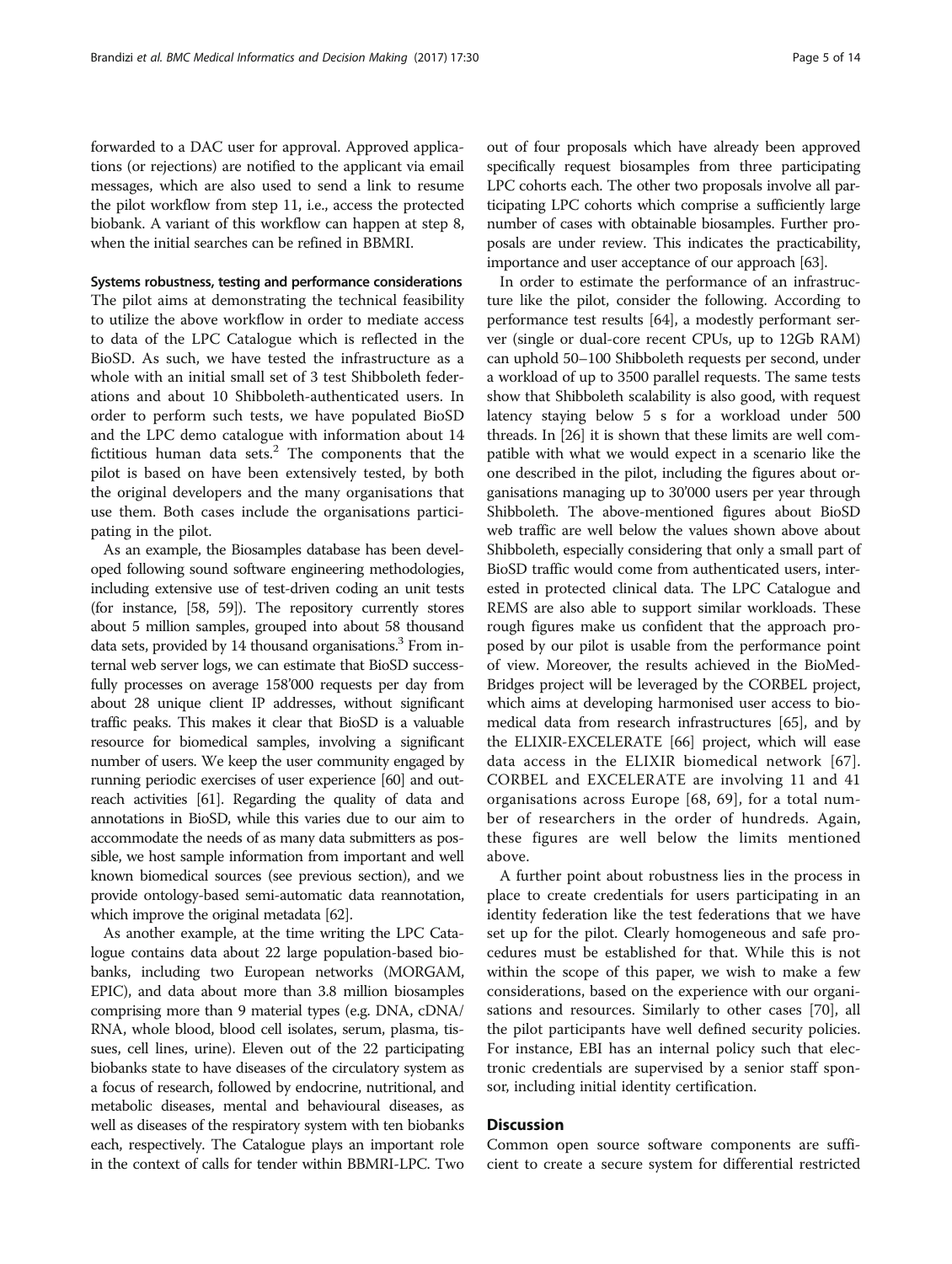access to sensitive data. The components used to implement the pilot are freely reusable to realise a similar infrastructure in a situation similar to the one we address. In particular, Shibboleth and REMS can be adapted to a different set of biomedical resources that other organisations might want to integrate. Technical details and first experiences about the pilot implementation are described in a report for the BioMedBridges project [\[39](#page-11-0)]. Such report includes implementation details that would be useful for the pilot reproducibility. In this section, we are discussing the feasibility, advantages and limitations of our approach, to provide additional information for researchers confronted with similar data protection needs when dealing with similar use cases, and explain our experience with the pilot implementation. Furthermore, we frame the pilot work into a wider legal and technological context.

#### Addressing security and data protection issues

The work on the pilot was preceded by a preliminary assessment of the legal and ethical situation for data protection and data privacy involved in access and sharing of open data, together with sensitive data, as well as, on a more technical level, the security risks related to biomedical data exchange [[40\]](#page-11-0). The STRIDE methodology [\[71](#page-12-0)] was applied to evaluate security threats. This consists of analysing well known threats that occur in software systems (Spoofing, Tampering, Repudiation, Information Disclosure and Elevation of privileges), assessing the extent to which they are present in the system under consideration, and establishing countermeasures to eliminate or reduce the impact of these threats. Additionally, we applied the LINDDUN methodology [[40](#page-11-0)], which allows for further, privacy-specific threat assessment (considering the aspects of Linkability, Identifiability, Non-repudiation, Detectability, Disclosure of information, Content Unawareness, Policy and Consent Noncompliance). We reviewed the threats to security and privacy that the pilot (or similar solutions) is able to address (Table [1](#page-6-0)), and here we analyse the advantages that our approach might offer in similar situations.

The combination of Shibboleth and REMS limits the risk that confidential information is disclosed to unauthorised persons, by means of simplification and centralisation. REMS helps in ensuring that data access authorisations are granted according to the legal requirements associated with the data sets (e.g., the kind of consensus the patients have given). Moreover, the activity tracking functionality provided by these two tools offers a basis for keeping evidence of compliance with law and regulations, and holding users and data managers accountable for their actions. The underlying SAML standard of Shibboleth mitigates spoofing threats (i.e., pretending to be someone else or faking invalid

credentials) by exploiting standard and reliable technologies, such as encryption and digital signature of SAML messages [\[72](#page-12-0)] based on certificates following the X.509 standard [[73\]](#page-12-0), or the HTTPS protocol coupled with the TLS layer [\[74\]](#page-12-0). Restricting the session attributes that are distributed via Shibboleth can reinforce the protection against spoofing. It is important that the participating applications use the same security protocols (as BBMRI Hub, REMS and BioSD do). More general countermeasures have been applied to the pilot's underlying infrastructure. For instance, redundant web server architectures and firewall-based IP-filtering have been deployed to both ensure reliability of the services and minimise the risk of denial-of-service attacks (DoS [[75](#page-12-0)]). Using logging facilities and making authentication mandatory allows for user accountability and non-repudiation (this must be done according to the local laws, e.g., ensuring periodic deletion of older entries). Adopting the best software engineering practices is another general precaution that limits security and privacy risks. For example, application configurations are carefully managed, so that unsafe settings (e.g., too liberal access rights, clear-text passwords) do not compromise security or data protection. As another example, prevention of code injection attacks [\[76\]](#page-12-0) and thorough testing [[77](#page-12-0), [78](#page-12-0)] give reasonable protection against many threats.

Regarding the threats identified by the LINDDUN approach, while the pilot doesn't address data anonymisation and identifiability issues, this is delegated to the data management policies defined at the level of local biobanks, the managers of which are responsible for collecting informed consent documentation from patients. This is eased by the functionality available in REMS, which a data access committee can use to match the consent given by the patient to specific data uses according to the researcher commitments.

Having components grouped in an identity federation improves user reliability, thanks to the fact that their identities are verified by mutually trusted organisations. Further restrictions would be possible, such as preventing data from leaving a given IT network (hardware-level encryption [[79](#page-12-0)] could be one way to realise it).

As mentioned above, data access agreements helps in balancing the advances that are achievable from access to a wealth of biological data data with the ELSI needs. Because of that, it is important that the process of granting access to data and monitoring the access once it is approved rely on efficient and seamless tools. The approach used by the pilot has several advantages: the kind of formal commitment that one needs to use a data set is clearly associated to the data: the electronic management of the interaction between DACs and requestors is more efficient than the exchange of physical paperwork and makes it easier to keep track of who has given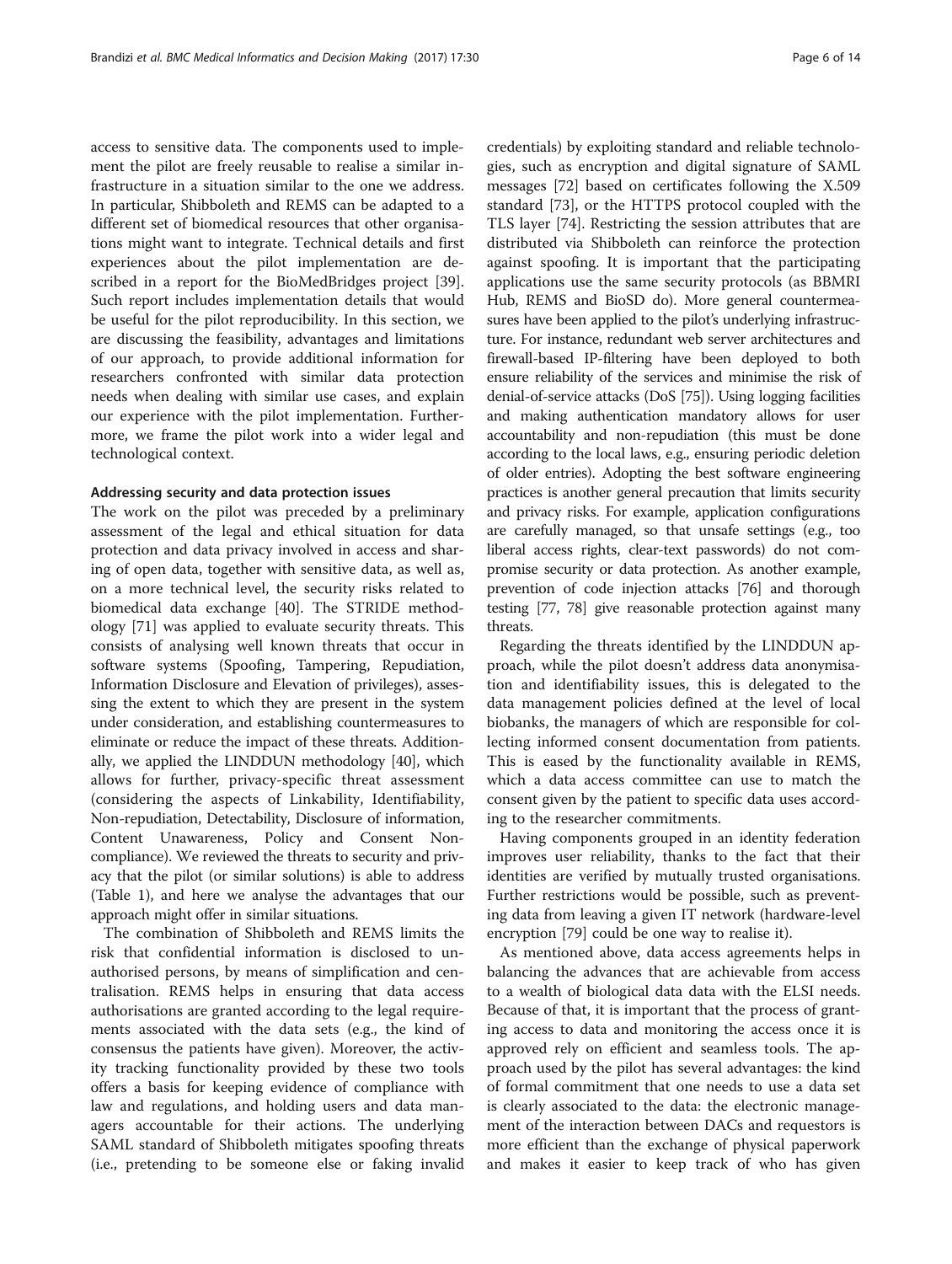<span id="page-6-0"></span>

| STRIDE Threat/ Function         | Shibboleth/Id Federation                                                                            | <b>REMS</b>                                                                | Domain Apps (BioSD, BBMRI Hub, more) Infrastructure (eq., web servers, network)                                                                                                                                         |                                      |
|---------------------------------|-----------------------------------------------------------------------------------------------------|----------------------------------------------------------------------------|-------------------------------------------------------------------------------------------------------------------------------------------------------------------------------------------------------------------------|--------------------------------------|
| Spoofing/Authenticity           | Proper Software Engineering (PSE)<br>Authentication HTTPS/TLS/X.509<br>Limit distributed attributes | Limit distributed attributes<br>у.                                         | 9SE                                                                                                                                                                                                                     | - HTTPS/TLS/ $X.509 - PSE$           |
| Repudiation/Accountability      | retention time)<br>Authentication Logging (must be<br>law-compliant, eg max                         | Logging<br>PSE                                                             | - Logging                                                                                                                                                                                                               | puibba <sub>1</sub> -                |
| Info Disclosure/Confidentiality | HTTPS/TLS/X.509                                                                                     | - Subscribed policies (no data out<br>HTTPS/TLS/X.509<br>of Id Federation) | HTTPS/TLS/X.509                                                                                                                                                                                                         | HTTPS/TLS/X.509                      |
| DoS/ Availability               | - PSE                                                                                               | $-$ PSE                                                                    | $-$ PSE                                                                                                                                                                                                                 | - Redundancy<br>- Firewalls<br>- PSE |
|                                 | Elevation of Privileges/Authorisation - Only required attributes distributed<br>55                  | - Only required attributes distributed - PSE<br>- PSE                      |                                                                                                                                                                                                                         | - PSE                                |
|                                 | cing all those risks, as it does the sequrity and reliability of the pilot software components      |                                                                            | PSE refers to software design and testing, best practices, established methodologies, techniques and frameworks. As for the biomedical-specific risks identified by the LINDUN methodology, REMS policies help with fa- |                                      |

| J                |
|------------------|
| ۱,               |
|                  |
|                  |
|                  |
|                  |
|                  |
|                  |
|                  |
|                  |
|                  |
|                  |
| $\frac{1}{2}$    |
|                  |
|                  |
|                  |
|                  |
| J                |
|                  |
|                  |
|                  |
|                  |
|                  |
|                  |
|                  |
|                  |
|                  |
|                  |
|                  |
|                  |
|                  |
|                  |
|                  |
|                  |
|                  |
|                  |
|                  |
| 5<br>5<br>5      |
|                  |
|                  |
|                  |
|                  |
|                  |
| )<br>)<br>)<br>) |
|                  |
| )<br> <br>       |
| $\frac{1}{2}$    |
|                  |
|                  |
|                  |
|                  |
|                  |
|                  |
|                  |
|                  |
|                  |
| $\frac{1}{2}$    |
|                  |
|                  |
|                  |
|                  |

 $\frac{1}{6}$ PSE refers to software design and testing, best practices, established methodologies, techniques and frameworks. As for the biomedical-specific risks identified by the LINDUN methodology, REMS policies help with facing all those risks, as it does the security and reliability of the pilot software components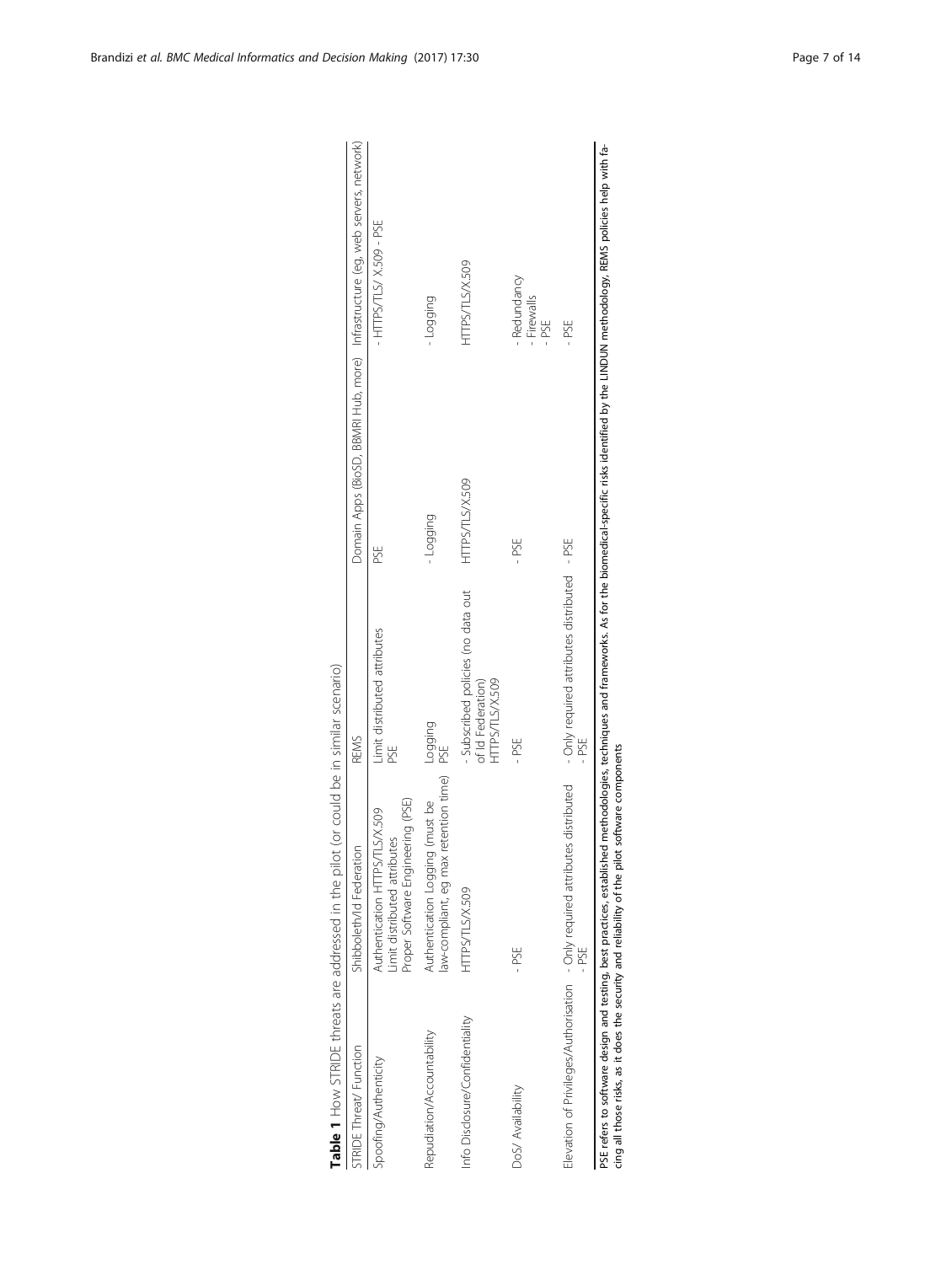access to who, what and for which purpose. In turn, this facilitates the procedures to make data accessors accountable for their activities. Moreover, one can leverage systems like REMS to improve the circulation of data access approval processes, including the conditions upon which such approval is granted. This can extend to trial participants and the general public, which, in turn, can improve accountability of and trust in the scientific community, often an important point in collaborating with the public for the purpose of obtaining study data.

While not in the scope of this paper, it is worth to mention that the adoption of systems similar to the pilot has an economical impact on the management of research and clinical practice. In fact, using open source components, some of which might already be in place in many organisations, has the potential for cost reduction, as well as better control over the technology that is being deployed. Furthermore, signing data use agreements to clarify commercial aspects in the early stages of a research activity can prevent disputes over the right of researchers to publish results based on third party data, or the interest in exploiting data for patenting and regulatory purposes.

#### The problem of common released attributes

A well known, mostly social problem in digital identity management is the need for every organisation participating in an identity federation to agree on a common set of attributes that their IdPs should release, so that the applications (SPs) can verify a user and the associated entitlements to resources (as in the case of REMS entitlements). The general scenario is such that each of the N IdPs in the federation must distribute the attributes required by every of the M SPs, with a different set of attributes for each of the N\*M pairs, and a corresponding number of negotiations, documents to sign, etc. While we did not have many parties in the pilot, we suggest to deal with this problem in a production-grade infrastructure by means of a proxy agent between IdPs and SPs. The proxy behaves as a SP for IdPs and as an IdP for the SPs. This way only M negotiations have to be made on the attributes needed by SPs, and further N agreements are made with the IdPs, regarding which attributes they will release to the (trusted) proxy. This simplifies and reduces the problem to the order of N + M. The ELIXIR-EXCELERATE project [\[66](#page-11-0)] is deploying a solution based on this approach. It is worth to mention that we have not addressed other related issues, for instance: a) the fact that organisations tend to be conservative on the release of user attributes, due to concerns about the personal information laws [\[80\]](#page-12-0), b) the lack of standardisation in attribute names and semantics [\[81](#page-12-0)]. The proxy approach would help mitigate the impact of such issues, by uniforming the attributes that the proxy

releases, and by helping the participating organisations with dealing with the legal issues.

### Related work

Many different approaches and systems are used for tackling the aims and issues we have addressed in the pilot. Biological material repositories similar to BioSD exist, varying in scope [\[82](#page-12-0), [83\]](#page-12-0), geographical reference area [\[84\]](#page-12-0) and scale [[85](#page-12-0), [86\]](#page-12-0). BioSD is mainly a European reference resource for public biosample data and metadata. A similar variety exists in the arena of clinical data resources [[87](#page-12-0)]. In this field, the LPC Catalogue is among the most prominent biobank catalogues in Europe, while a wide range of biobanks with different scales and scopes exist [[88\]](#page-12-0). Several technologies and approaches are available to manage identities and application access rights [[27](#page-11-0)–[32](#page-11-0)]. For instance, commercial systems like OpenID [\[89](#page-12-0)] tend to prefer technical simplicity over advanced features (e.g., identity federation is not a standard feature within OpenID). We have chosen Shibboleth for multiple reasons: it is reliable software based on the SAML standard, it is well-known among research organisations, and the organisations involved in the pilot were already using Shibboleth when we started our work. Permission and access management is an issue wider than technology, which encompasses IT solutions, policies like access audits and new personnel checking and regulatory compliance [[16](#page-11-0), [90\]](#page-12-0) The access control used in REMS can be seen as a variant of a lists-based access control approach (ACL [\[91](#page-12-0)]). Compared to similar products [[92](#page-12-0)–[94\]](#page-12-0), REMS is focused on granting resource access based on the commitment to a data access agreement, and the final approval from personnel with the data access control role. Moreover, REMS allows for the definition of workflows to obtain and finalise the access approval procedures, and it logs the actions during the execution of these workflows. Finally, both REMS and the other components we have used are modular and can be composed into a larger system (e.g., with respect to the distribution of identities). While one might prefer simpler options on a smaller scale [\[95](#page-12-0)], our approach gives the flexibility to implement larger infrastructures with existing common technologies. The approach used in the pilot does not address the further data protection that is often ensured by establishing different data access levels (e.g., original patient records, de-identified/obfuscated data, aggregated data, disclosure of only summary statistics, computed at the source of data [[96\]](#page-12-0)) and by classifying users based on user trustworthiness [[97](#page-12-0), [98](#page-12-0)]. The pilot approach is agnostic with respect to the resource that is controlled and the specific protection mechanism that this has in place, which is made possible by the fact that both Shibboleth and REMS essentially see a resource as a reference, such as a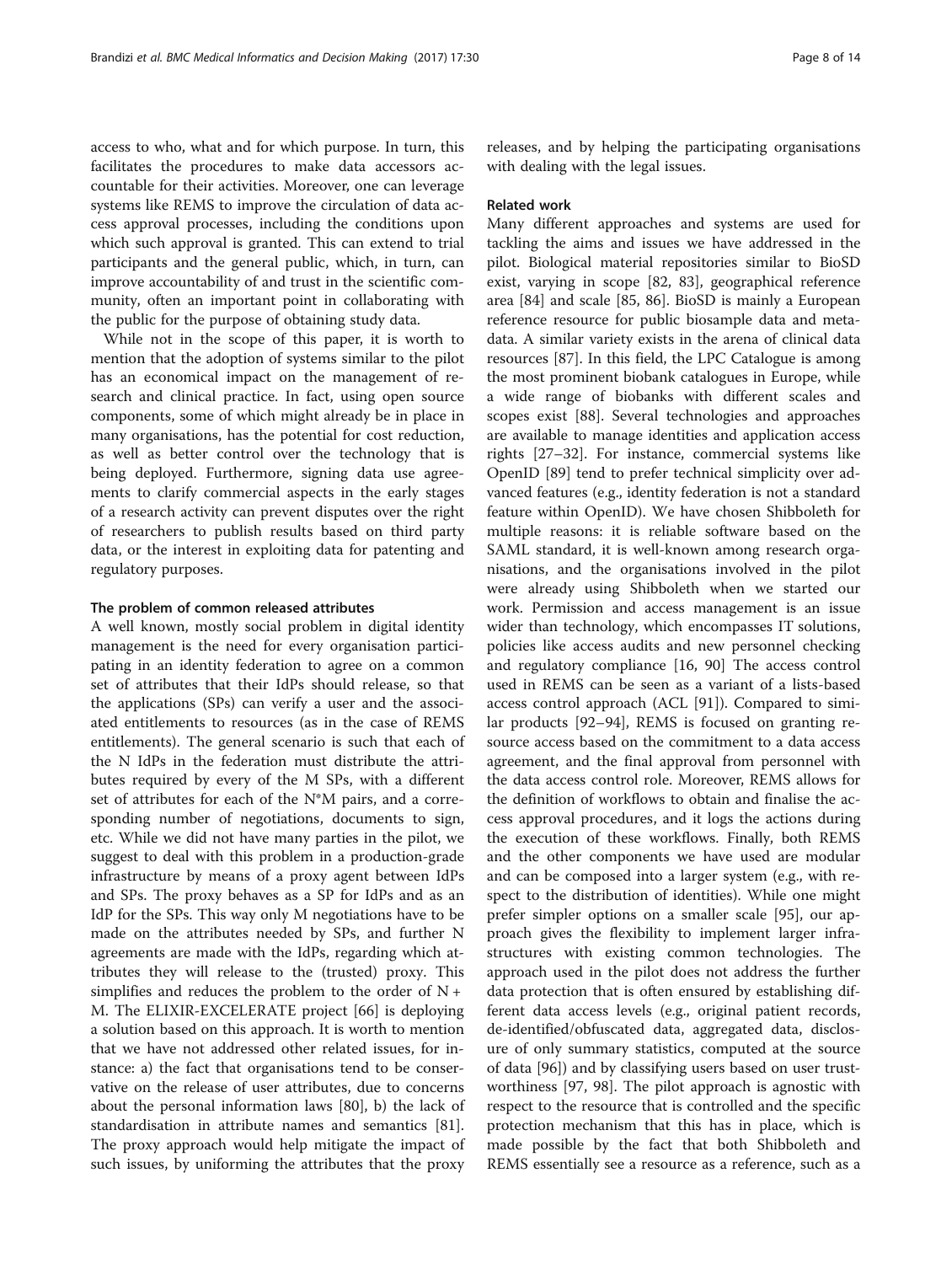URL to a web application or a web link to a file download. For instance, one might adopt our approach for mediating access to resources providing data summaries in ways similar to the BBMRI [[98, 99\]](#page-12-0), as well as in case of resources that grant access to web services [\[100\]](#page-12-0) and local computations [[96](#page-12-0)].

### The pilot in the context of data access frameworks

In life science increasingly medical data have to be effectively accessed and linked. This expanding volume of human data is stored in various databases, repositories, and patient registries, while protecting data privacy and the legitimate interests of patients as well as data subjects. Regarding the purpose of ensuring protection of human data while enabling data sharing, several approaches have been suggested that range from the creation of a political framework in the form of resolutions or treaties, to operational guidelines for data sharing [[101\]](#page-12-0). Such frameworks include concepts like legitimate public health purpose, minimum information necessary, privacy and security standards, data use agreements [[102\]](#page-12-0), ethical codes like the IMIA (International Medical Informatics Association) Code of Ethics for Health Information Professionals [[103](#page-12-0)] and AMIA's (American Medical Informatics Association) Code of Professional and Ethical Conduct, guidance for genomic data, and potential privacy risks [[104](#page-12-0)]. More concrete approaches are a human rights-based system for an international code of conduct for genomic and clinical data sharing [[105\]](#page-12-0), recommendations about clinical databases and privacy protections [[106](#page-12-0)], and healthcare privacy protection based on differential privacy-preserving methods (iDASH, integrating Data for Analysis, Anonymization, and Sharing) [\[107, 108\]](#page-12-0).

Genetic sequence databases are an important part of many biomedical research efforts and contained in many data repositories and biosamples databases. However, human genetic data should only be made available if it can be protected so that the privacy of data subjects is not revealed. The problem is that individual genomic sequence data (e.g. SNPs) are potentially "identifiable" using common identifiers [[106, 109, 110](#page-12-0)]. In biobanking many new population biobanks and cohort studies were created to produce information about possible associations between genotype and phenotype, an association that is important to understand the causes of diseases. Together with BBMRI, different initiatives exist that address the protection of data privacy and that further the standardization and harmonization of data management of genomic data and the sharing of data and biosamples, for example: Public Population Project in Genomics (P3G [\[111\]](#page-12-0)), International Society for Biological and Environmental Repositories (ISBER [\[112\]](#page-12-0)), Biobank Standardisation and Harmonisation for Research Excellence projects [\[113](#page-12-0)] and the Electronic Medical Records and Genomics (eMERGE) Network [\[11,](#page-10-0) [114](#page-12-0)].

The constraints arising from limitations defined by the informed consent of the data subject have to be reflected in data access agreements and data transfer agreements. In general, the rule applies that data can only be made available to the extent that is allowed under the local legal requirements relevant for the data provider including ethics votes, vote by data access committee and the consent by the data subject. Data sharing should be an important part of an overall data management plan, which is a key element to support data access and sustainability. A data sharing agreement should supplement and not supplant the data management plan because the sharing agreement is about relationship building and trust building. It supports the long term planning and finding ways to maximize the use of data.

Anonymisation is becoming increasingly more difficult to achieve due to the increase in health data such as genomic data that is potentially identifying. As mentioned above, although anonymisation is protecting the privacy needs of the data subjects, it is an imperfect solution and must be supplemented by additional solutions that build trust and prevent researchers from trying to identify study subjects. In the end, what is necessary for research is a culture of responsibility and data governance when dealing with human data. Building blocks that support and strengthen such culture are data sharing agreements, strict authentication and authorisation methods and the monitoring and tracking of data usage. The created pilot fits into such efforts, because, by using and combining several open source components, it created an efficient authentication and authorisation framework for the access to sensitive data that can support efforts for trust building. The pilot must be seen in connection with the creation of a European Open Science Cloud, a federated environment for scientific data sharing and reuse, based on existing and emerging elements [\[115\]](#page-12-0). The complexity of current data sharing practices requires new mechanisms that are more flexible and adjustable and are employing proven components, like the open source authentication components of the pilot.

#### Possible future developments

# Ethical, legal and social implications

As already mentioned above, ethical, legal and social implications (ELSI) are of utmost importance when dealing with management of human health data [[13](#page-11-0)–[16](#page-11-0)]. The BioMedBridges project has extensively worked on such issues and the associated software tools [[39](#page-11-0)–[42](#page-11-0)]. In a scenario like the one presented above, there are several components and processes where such tools could be integrated. To guide researchers with no extensive legal knowledge through the relevant legal requirements, the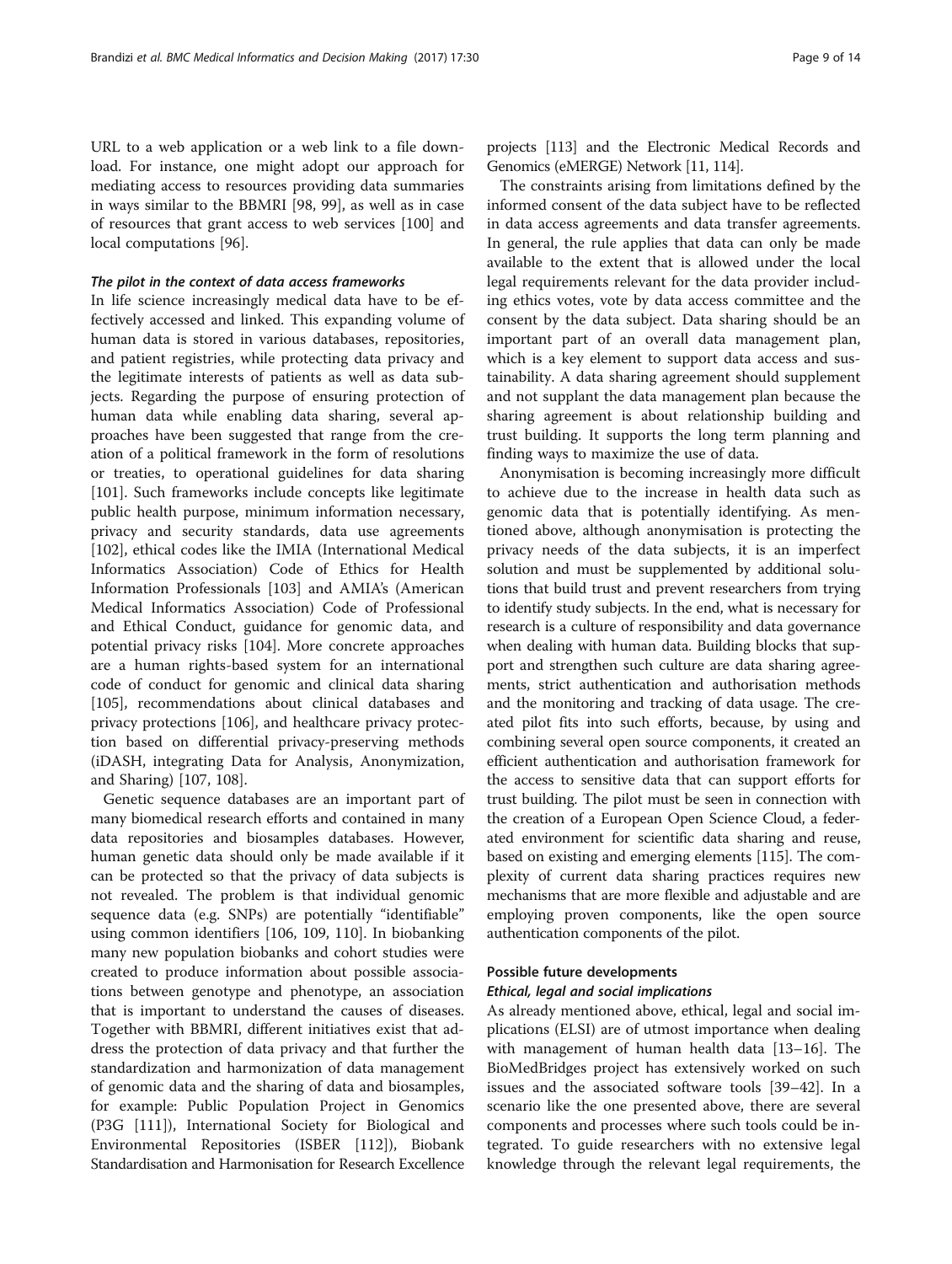Legal Assessment Tool (LAT) was developed in BioMed-Bridges [[116](#page-12-0)]. LAT provides researchers with an online, interactive selection process to characterise the involved types of data and databases and provides suitable requirements and recommendations for concrete data access and sharing situations. Links to the LAT [[117](#page-12-0)] were added to the BBMRI Hub, in order to guide data managers when assessing the data sharing policies that should be adopted for the data sets managed in the system, as well as the implications of granting access to them. The Human Sample Exchange Regulation Navigator (hSERN), a web resource about legal aspects involved in exchanging human information [\[118\]](#page-12-0), is another resource that would be useful to both biobank providers and REMS users having the DAC role. The BBMRI Legal Wiki [\[119](#page-12-0)] is a similar resource with an EU perspective, which could be useful when data need to be exchanged across EU member countries. The International Policy interoperability and data Access Clearinghouse (IPAC [[120](#page-12-0)]), a tool serving information about policy interoperability on international level, could provide more direct help to the members of DACs who need to craft forms within REMS to be presented to users applying for dataset access. In fact, IPAC contains form templates reusable for such a purpose. Data sharing for research purposes must be opened for human health data, and these tools are means to clarify the conditions for data sharing. They can complement our pilot implementation of a system for restricted data access, providing each components with appropriate safeguards, restrictions and responsibilities and in this way supporting a culture of responsibility and data governance for the sharing of human data.

#### Batch and programmatic access to data

The pilot focuses on software components that interact with users via the web. Extensions for programmatic access that are inspired by our solution could be implemented relatively easily. For instance, if an approved user needs to access the BBMRI Hub from an application or a web service that (s)he is running (or such access is triggered by the main web application the user is interacting with), this component would work like a web browser, forwarding IdP and REMS-related requests. Shibboleth has sample implementations [[121\]](#page-12-0) to make a web service aware of the fact that a data request might return an IdP-related link and needs to be forwarded elsewhere. Unattended batch processing programs would work in a similar way, although they would likely need security reinforcement, for example by means of timelimited authentication tokens and key pairs [\[12](#page-10-0)]. A particular type of web service is represented by SPARQL endpoints to serve linked data [\[122](#page-12-0)–[124\]](#page-12-0), which are increasingly important in life sciences, and which have

been widely studied in BioMedBridges [\[37,](#page-11-0) [125](#page-12-0)]. In addition to considering this type of access just like any other web service and thus applying what we have outlined above, it would be worthwhile to consider more specific approaches, which analyse SPARQL queries to decide how to dispatch them across protected data repositories, on the basis of defined access policies [[126](#page-13-0)–[128](#page-13-0)]. In the context of the pilot, such access policies could be provided to a federated query engine by integrating it with Shibboleth and REMS. As a final note, one should take into account the impact of these techniques on ELSI, e.g., it might be the case that the law requires explicit consent for sending data to a third party component, such as a web service.

# Conclusion

Protected access to digital resources related to translational research is a significant challenge that encompasses technology, law, ethics and society, and the importance of this for translational research is growing. In the work presented we have shown an approach to face this challenge, based on open, common components and standards. In addition to showing the feasibility of such an approach, our pilot for secure biomedical data access can be a reference for similar data access use cases and can offer useful experience and lessons learned for researchers confronted with similar data protection needs. Moreover, it encourages researchers to use open source components as the basis to integrate ELSI tools into data management software, as well as for developing more complex usage scenarios, such as data access based on web services and linked data technologies. The pilot can be a model for researchers who want to use readily available open source modules to create a solution for the handling of sensitive data. Compared to other solutions, our approach is simple yet effective, being focused on the authentication and authorisation problem, without dealing with the technical about the access to specific resources. This also means it is relatively easy to realise a pilot-like solution over components already in place (only some integration work is needed between those, Shibboleth and REMS, existing Shibboleth-based IdPs can be reused) and it is not required to deploy a new infrastructure, as it is the case for SHRINE [\[99\]](#page-12-0) and i2b2-based systems [\[6](#page-10-0), [98](#page-12-0)], caGRID [[93\]](#page-12-0) and DataSHIELD [\[96\]](#page-12-0). At the same time we delegate to systems like Honest Broker [[100\]](#page-12-0) advanced privacy enhancing techniques. The work between the research infrastructures that have participated in the pilot is continuing in CORBEL [[65](#page-11-0)] and AARC [[129](#page-13-0)] projects. In particular, similar production services are being implemented thanks to the funding provided by the EXCELERATE initiative.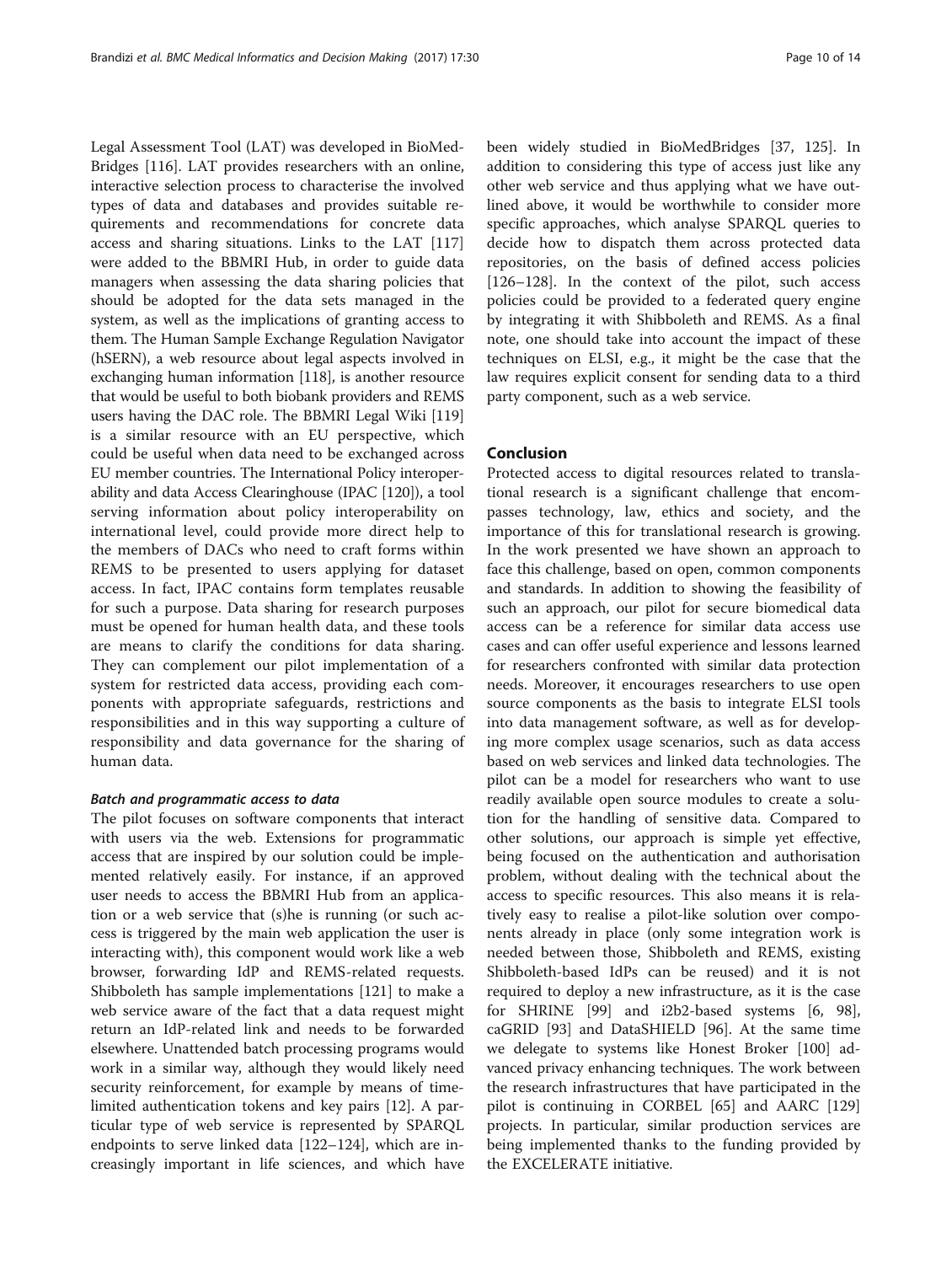## <span id="page-10-0"></span>**Endnotes**

[http://www.ebi.ac.uk/biosamples/group/SAMEG299071.](http://www.ebi.ac.uk/biosamples/group/SAMEG299071) The list of all the data set records uploaded for the pilot are available at [https://goo.gl/SVXZ3A.](https://goo.gl/SVXZ3A) <sup>2</sup>

 $^{2}$ Ibid.

<sup>3</sup>This can be computed by means of the RDF/SPARQL endpoint, e.g.,<https://goo.gl/ti4S34>

#### Abbreviations

BBMRI: Biobanks and Biomolecular Resources Research Infrastructure, related to the BBMRI-LPC project and LPC Catalogue (also named BBMRI Hub), see the main text; BioSD: European Biosamples Database (see the main text); DAC: Data Access Commitee (see the main text and also: REMS). Institutional Review Board (IRB) is a commonly used term that represents a similar concept; Data de-identification The process of deriving more generic data from detailed sensitive and individual human data: e.g., through the removal of identifying information (name, address), by means of ranges (age 0–5 in place of precise birth dates), by means of aggregation (the number of patients aged 0–5, rather than individual records); ELSI: Ethical, Legal and Social Implications. The kind of issues arising when dealing with human biomedical data; HTTPS: SSL, TLS, X.509, HTTPS refers to the World Wide Web protocol wrapped by some communication channel protection/encryption technology. TLS (Transport Layer Security) is a typical protocol to do so, which succeeded SSL (Secure Socket Layer). These protocols use the standard X.509 to deal with data encryption (i.e., to encode data in a way that they are only readable by a target recipient and, in the X.509 context, with the certainty of the data producer identity); IdP: Identity Provider, a system like Shibboleth, used to manage user information and authentication in a network of organisations and IT applications; LINDDUN: Linkability, Identifiability, Non-repudiation, Detectability, Disclosure of information, the specific privacy-related threats addressed by the LINDDUN methodology to secure an IT system to access sensitive human data; REMS: Resource Entitlement Management System, which enables Data Access Commiteess (DAC) to administrate access to data resources (see the main text); SAML: Security Assertion Markup Language, a standard XML-based format for exchanging authentication and authorization information between IT components. Used by the Shibboleth system (see); Shibboleth: An identity management system based on the SAML standard (see the main text); SP: Service Provider, an application that relies on an IdP (see) to manage user authentication and authorization. In the specific context of Shibboleth, a programming library that allows an application developer to realise SP functionality managed via Shibboleth; STRIDE: Spoofing, Tampering, Repudiation, Information Disclosure and Elevation of privileges, the threats addressed by the STRIDE methodology to secure an IT system

#### Acknowledgements

Not applicable.

#### Funding

This work originated from and was funded by the BioMedBridges project (European Commission FP7 Capacities Specific Programme, grant agreement number 284209).

### Availability of data and materials

Summaries about the data set used for the pilot are available at the web links reported in the article text. Detailed data, accessible via the BBMRI Hub by authorised users, are available upon request. Implementation files (e.g., configuration files) are available upon request. Some implementation details are reported in the BioMedBridges report related to the pilot, which is cited in the article.

#### Authors' contributions

MB designed the pilot, together with OM, participated in its implementation, including the integration of BioSD in the pilot, wrote the first draft of the manuscript and related reports. OM worked on the implementation, especially the integration of Shibboleth. US and AB coordinated the work between the participating organisations and contributed to the design of the pilot. KK contributed to the design of the security architecture and the pilot, as well as continuously discussed its development. FK provided

expertise about the state of the art in the fields of security and privacy, and participated in the design and implementation of the pilot, including the integration of an adapted instance of the LPC Catalogue. RB and HS worked on the integration of the LPC Catalogue. TM, ML and TN provided expertise about REMS and contributed with its integration in the pilot. IL contributed to leveraging previous work about integration of REMS into the European Genome-phenome Archive (EGA). WK and CO contributed to the legal background, especially the influence of data protection regulations on access policies. MB, BCR, WK, CO have contributed to the manuscript and the related bibliographical research. All authors have reviewed and approved the final version of the manuscript.

#### Competing interests

The authors declare that they have no competing interests.

# Consent for publication

Not applicable. The demonstration data we have used for the pilot are not real.

#### Ethics approval and consent to participate

Not applicable, same reasons as the previous item.

#### Publisher's Note

Springer Nature remains neutral with regard to jurisdictional claims in published maps and institutional affiliations.

#### Author details

<sup>1</sup> European Molecular Biology Laboratory, European Bioinformatics Institute (EMBL-EBI), Wellcome Trust Genome Campus, Hinxton CB10 1SD, UK. <sup>2</sup>Chair of Medical Informatics, Institute of Medical Statistics and Epidemiology, University Medical Center rechts der Isar, Technical University of Munich, Munich, Germany. <sup>3</sup>Heinrich-Heine Universität Düsseldorf, Coordination Centre for Clinical Trials, Düsseldorf, Germany. <sup>4</sup>European Clinical Research Infrastructure Network (ECRIN), Düsseldorf, Germany. <sup>5</sup>CSC - IT Center for Science Ltd, Espoo, Finland.

### Received: 6 October 2016 Accepted: 3 March 2017 Published online: 23 March 2017

#### References

- 1. Woolf SH. The meaning of translational research and why it matters. JAMA. 2008;299:211–3.
- 2. Cohrs RJ, Tyler M, Parviz G, Luc B, Higgins PJ, Aamir S. Translational medicine definition by the european society for translational medicine. New Horizons Transl Med. 2015;2:86–8.
- 3. Chute CG, Ullman-Cullere M, Wood GM, Lin SM, He M, Pathak J. Some experiences and opportunities for big data in translational research. Genet Med. 2013;15:802–9.
- 4. Collins FS. Reengineering translational science: the time is right. Sci Transl Med. 2011;3:90cm17.
- 5. Beck T, Tim B, Sirisha G, Søren B, Norbert G, Lemke HU, et al. Knowledge engineering for health: a new discipline required to bridge the 'ICT gap' between research and healthcare. Hum Mutat. 2012;33:797–802.
- 6. Murphy SN, Mendis M, Hackett K, Kuttan R, Pan W, Phillips LC, et al. Architecture of the open-source clinical research chart from Informatics for Integrating Biology and the Bedside. AMIA Annu Symp Proc. 2007. p 548–52. [https://www.ncbi.nlm.nih.gov/pmc/articles/PMC2655844/.](https://www.ncbi.nlm.nih.gov/pmc/articles/PMC2655844/)
- 7. Mello MM, Francer JK, Wilenzick M, Teden P, Bierer BE, Barnes M. Preparing for responsible sharing of clinical trial data. N Engl J Med. 2013;369:1651–8.
- 8. Melander H, Ahlqvist-Rastad J, Meijer G, Beermann B. Evidence b (i) ased medicine—selective reporting from studies sponsored by pharmaceutical industry: review of studies in new drug applications. BMJ Br Medical J Publ Group. 2003;326:1171–3.
- Gøtzsche PC. Why we need easy access to all data from all clinical trials and how to accomplish it. Trials. 2011;12:249.
- 10. Safran C, Bloomrosen M, Hammond WE, Labkoff S, Markel-Fox S, Tang PC, et al. Toward a national framework for the secondary use of health data: an american medical informatics association white paper. J Am Med Inform Assoc. 2007;14:1–9.
- 11. McGuire AL, Basford M, Dressler LG, Fullerton SM, Koenig BA, Li R, et al. Ethical and practical challenges of sharing data from genome-wide association studies: the eMERGE consortium experience. Genome Res. 2011;21:1001–7.
- 12. Hardison RC. Comparative genomics. PLoS Biol. 2003;1:E58.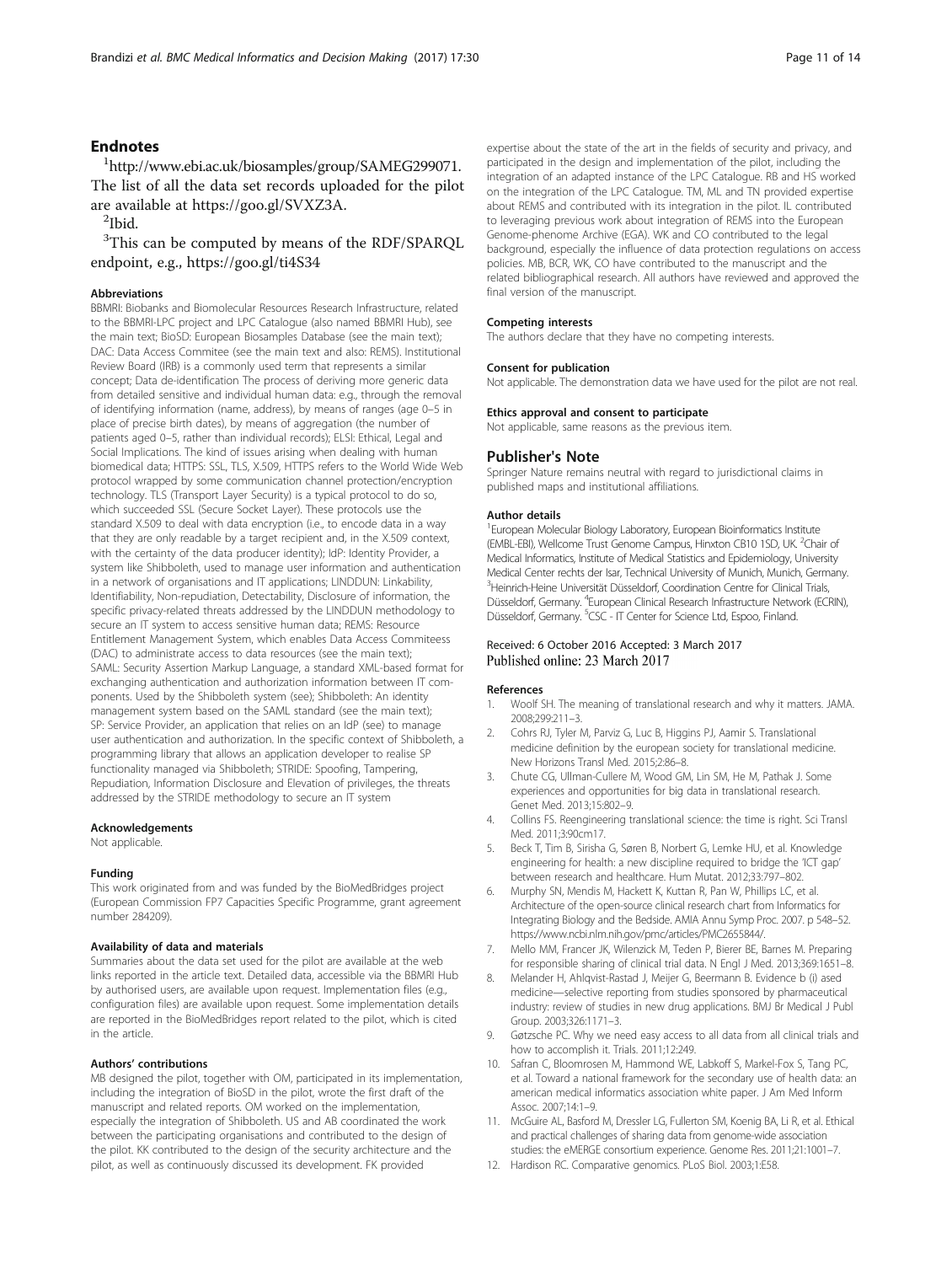- <span id="page-11-0"></span>13. Herring J. Medical Law and ethics. USA: Oxford University Press; 2014.
- 14. Chadwick R, Levitt M, Shickle D. The Right to Know and the Right Not to Know: Genetic Privacy and Responsibility. Cambridge: Cambridge University Press; 2014.
- 15. Appari A, Ajit A, Johnson ME. Information security and privacy in healthcare: current state of research. Int J Internet Enterp Manag. 2010;6:279.
- 16. Fernández-Alemán JL, Señor IC, Lozoya PÁO, Ambrosio T. Security and privacy in electronic health records: a systematic literature review. J Biomed Inform. 2013;46:541–62.
- 17. Moolchan ET, Mermelstein R. Research on tobacco use among teenagers: ethical challenges. J Adolesc Health. 2002;30:409–17.
- 18. Harding A, Harper B, Stone D, O'Neill C, Berger P, Harris S, et al. Conducting research with tribal communities: sovereignty, ethics, and data-sharing issues. Environ Health Perspect. 2012;120:6–10.
- 19. Weiss MG, Ramakrishna J, Somma D. Health-related stigma: rethinking concepts and interventions. Psychol Health Med. 2006;11:277–87.
- 20. Cook JE, Purdie-Vaughns V, Meyer IH, Busch JTA. Intervening within and across levels: a multilevel approach to stigma and public health. Soc Sci Med. 2014;103:101–9.
- 21. Clayton EW. Ethical, legal, and social implications of genomic medicine. N Engl J Med. 2003;349:562–9.
- 22. Collier J, Iheanacho I. The pharmaceutical industry as an informant. Lancet. 2002;360:1405–9.
- 23. Doshi P, Jefferson T, Del Mar C. The imperative to share clinical study reports: recommendations from the tamiflu experience. PLoS Med. 2012;9:e1001201.
- 24. Kamm L, Bogdanov D, Laur S, Vilo J. A new way to protect privacy in largescale genome-wide association studies. Bioinformatics. 2013;29:886–93.
- 25. Hoffman S, Podgurski A. Balancing privacy, autonomy, and scientific needs in electronic health records research. 2011.
- 26. Broeder D, Jones B, Kelsey D, Kershaw P, Lüders S, Lyall A, et al. Federated identity management for research collaborations. CERN; 2013. [http://cds.cern.ch/record/1442597/files/CERN-OPEN-2012-006.pdf.](http://cds.cern.ch/record/1442597/files/CERN-OPEN-2012-006.pdf) Accessed 16 Mar 2017.
- 27. Bertino E, Takahashi K. Identity Management: Concepts, Technologies, and Systems. Boston: Artech House; 2011.
- 28. Kunz M, Michael K, Matthias H, Ludwig F, Michael N, Gunther P. Analyzing recent trends in enterprise identity management. 2014 25th international workshop on database and expert systems applications. 2014. [http://dx.doi.](http://dx.doi.org/10.1109/dexa.2014.62) [org/10.1109/dexa.2014.62](http://dx.doi.org/10.1109/dexa.2014.62). Accessed 16 Mar 2017.
- 29. Kalloniatis C, Christos K, Haralambos M, Manousakis V, Shareeful I, Stefanos G, et al. Towards the design of secure and privacy-oriented information systems in the cloud: identifying the major concepts. Comput Stand Interfaces. 2014;36:759–75.
- 30. Fabian B, Benjamin F, Tatiana E, Philipp J. Collaborative and secure sharing of healthcare data in multi-clouds. Inf Syst. 2015;48:132–50.
- 31. Falcão-Reis F, Costa-Pereira A, Correia ME. Access and privacy rights using web security standards to increase patient empowerment. Stud Health Technol Inform. 2008;137:275–85.
- 32. AL Faresi A, Duminda W, Khaled M. A comprehensive privacy-aware authorization framework founded on HIPAA privacy rules. Proceedings of the ACM international conference on health informatics - IHI'10. 2010. <http://dx.doi.org/10.1145/1882992.1883093>. Accessed 16 Mar 2017.
- 33. Field L, Stephanie S, Jon I, Wittenburg P, Los W, Broeder D, Hardisty A, Repo S, Jenkinson A. Realising the full potential of research data: common challenges in data management, sharing and integration across scientific disciplines. 2013. <http://dx.doi.org/10.5281/zenodo.7636>. Accessed 16 Mar 2017.
- 34. Suhr S, Cochrane G, Stanford NJ, Boiten J-W, Swedlow J, Morris C, et al. BioMedBridges workshop on e-infrastructure support for the life sciences – preparing for the data deluge. 2014.<http://dx.doi.org/10.5281/zenodo.13942>. Accessed 16 Mar 2017.
- 35. ELIXIR, EU-OPENSCREEN, BBMRI, EATRIS, ECRIN, INFRAFRONTIER, et al. Principles of data management and sharing at European Research Infrastructures. [http://dx.doi.org/10.5281/zenodo.8304.](http://dx.doi.org/10.5281/zenodo.8304) . Accessed 16 Mar 2017.
- 36. European Strategy Forum on Research Infrastructures. [http://ec.europa.eu/](http://ec.europa.eu/research/infrastructures/index_en.cfm?pg=esfri) [research/infrastructures/index\\_en.cfm?pg=esfri.](http://ec.europa.eu/research/infrastructures/index_en.cfm?pg=esfri) Accessed 13 Feb 2017.
- 37. Burdett T, Parkinson H, Juty N, Liener T, Conte N, Brandizi M, et al. BioMedBridges: Harmonisation of semantic standards supporting use cases from WP7 and WP10, report. BioMedBridges; 2016. [http://dx.doi.org/10.](http://dx.doi.org/10.5281/zenodo.45920) [5281/zenodo.45920.](http://dx.doi.org/10.5281/zenodo.45920) Accessed 16 Mar 2017.
- 38. BioMedBridges Deliverables. [http://www.biomedbridges.eu/deliverables.](http://www.biomedbridges.eu/deliverables) Accessed 13 Feb 2017.
- 39. Brandizi M, Melnichuk O, Sarkans U, Bild R, Kohlmayer F, Rodriguez-Castro B, et al. BioMedBridges: Implementation of a pilot for the security framework. BioMedBridges Project; 2016.<http://dx.doi.org/10.5281/zenodo.45927>. Accessed 16 Mar 2017.
- 40. Bild R, Kohlmayer F, Brunner S, Kuhn K, Rodriguez-Castro B, Lamichhane A, et al. BioMedBridges security architecture and framework. BioMedBridges: 2014.<http://dx.doi.org/10.5281/zenodo.11953>. Accessed 16 Mar 2017.
- 41. Report on regulations, privacy and security requirements. BioMedBridges; 2013. [http://www.biomedbridges.eu/deliverables/51-0.](http://www.biomedbridges.eu/deliverables/51-0) Accessed 16 Mar 2017.
- 42. Tool for assessment of regulatory and ethical requirements; including supportive documents. BioMedBridges; 2013. [http://www.biomedbridges.](http://www.biomedbridges.eu/deliverables/52-0) [eu/deliverables/52-0.](http://www.biomedbridges.eu/deliverables/52-0) Accessed 16 Mar 2017.
- 43. Gostev M, Faulconbridge A, Brandizi M, Fernandez-Banet J, Sarkans U, Brazma A, et al. The BioSample database (BioSD) at the european bioinformatics institute. Nucleic Acids Res. 2012;40:D64–70.
- 44. Faulconbridge A, Burdett T, Brandizi M, Gostev M, Pereira R, Vasant D, et al. Updates to BioSamples database at european bioinformatics institute. Nucleic Acids Res. 2014;42:D50–2.
- 45. Kolesnikov N, Hastings E, Keays M, Melnichuk O, Tang YA, Williams E, et al. ArrayExpress update–simplifying data submissions. Nucleic Acids Res. 2015;43:D1113–6.
- 46. Vizcaíno JA, Csordas A, Del-Toro N, Dianes JA, Griss J, Lavidas I, et al. 2016 update of the PRIDE database and its related tools. Nucleic Acids Res. 2016;44:D447–56.
- 47. Forbes SA, Beare D, Gunasekaran P, Leung K, Bindal N, Boutselakis H, et al. COSMIC: exploring the world's knowledge of somatic mutations in human cancer. Nucleic Acids Res. 2014;43:D805–11.
- 48. BBMRI-ERIC.<http://www.bbmri-eric.eu>. Accessed 13 Feb 2017.
- 49. BBMRI-LPC Project.<http://www.bbmri-lpc.org>. Accessed 14 Feb 2017.
- 50. BBMRI-LPC Biobanks. [http://www.bbmri-lpc-biobanks.eu/cataloque.html.](http://www.bbmri-lpc-biobanks.eu/cataloque.html) Accessed 14 Feb 2017.
- 51. Norlin L, Fransson MN, Eriksson M, Merino-Martinez R, Anderberg M, Kurtovic S, et al. A minimum data Set for sharing biobank samples, information, and data: MIABIS. Biopreserv Biobank. 2012;10:343–8.
- 52. BBMRI BMB Prototype. [https://shibboleth.imse.med.tum.de](https://shibboleth.imse.med.tum.de/). Accessed 14 Feb 2017.
- 53. Resource Entitlement Management System (REMS). [https://confluence.csc.fi/](https://confluence.csc.fi/display/REMS/Home) [display/REMS/Home](https://confluence.csc.fi/display/REMS/Home). Accessed 14 Feb 2017.
- 54. Linden M, Nyrönen T, Lappalainen I. Resource entitlement management system. 2013.<http://tnc2013.terena.org/getfile/870>. Accessed 16 Mar 2017.
- 55. Lappalainen I, Almeida-King J, Kumanduri V, Senf A, Spalding JD, Ur-Rehman S, et al. The european genome-phenome archive of human data consented for biomedical research. Nat Genet. 2015;47:692–5.
- 56. Shibboleth. [http://shibboleth.net.](http://shibboleth.net) Accessed 16 Feb 2017.
- 57. SAML Specifications. [http://saml.xml.org/saml-specifications.](http://saml.xml.org/saml-specifications) Accessed 14 Feb 2017.
- 58. LIMPOPO SampleTAB Parser. [https://github.com/EBIBioSamples/limpopo](https://github.com/EBIBioSamples/limpopo-sampletab)[sampletab](https://github.com/EBIBioSamples/limpopo-sampletab). Accessed 14 Feb 2017.
- 59. The BioSD Relational Database Loader. [https://github.com/EBIBioSamples/](https://github.com/EBIBioSamples/biosd_model_load) [biosd\\_model\\_load](https://github.com/EBIBioSamples/biosd_model_load). Accessed 14 Feb 2017.
- 60. Pavelin K, Cham JA, de Matos P, Brooksbank C, Cameron G, Steinbeck C. Bioinformatics meets user-centred design: a perspective. PLoS Comput Biol. 2012;8:e1002554.
- 61. SYMPOSIUM: Open bridges for life science data. [http://www.biomedbridges.](http://www.biomedbridges.eu/news/symposium-open-bridges-life-science-data) [eu/news/symposium-open-bridges-life-science-data](http://www.biomedbridges.eu/news/symposium-open-bridges-life-science-data). Accessed 14 Feb 2017.
- 62. BioSD Feature Annotator. [https://github.com/EBIBioSamples/biosd\\_feature\\_](https://github.com/EBIBioSamples/biosd_feature_annotator) [annotator.](https://github.com/EBIBioSamples/biosd_feature_annotator) Accessed 14 Feb 2017.
- 63. Kuhn KA, Bild R, Anton G, Schuffenhauer S, Wichmann H-E. Connecting biobanks of large european cohorts (EU project BBMRI-LPC). Bundesgesundheitsblatt Gesundheitsforschung Gesundheitsschutz. 2016;59:385–9.
- 64. Shibboleth, Load Testing Contributed Results. [https://wiki.shibboleth.net/](https://wiki.shibboleth.net/confluence/display/IDP30/Load+Testing+Contributed+Results) [confluence/display/IDP30/Load+Testing+Contributed+Results.](https://wiki.shibboleth.net/confluence/display/IDP30/Load+Testing+Contributed+Results) Accessed 14 Feb 2017.
- 65. Auffray C, Balling R, Barroso I, Bencze L, Benson M, Bergeron J, et al. Making sense of big data in health research: towards an EU action plan. Genome Med. 2016;8:71.
- 66. Introduction to ELIXIR-EXCELERATE. [https://www.elixir-europe.org/events/](https://www.elixir-europe.org/events/introduction-elixir-excelerate) [introduction-elixir-excelerate.](https://www.elixir-europe.org/events/introduction-elixir-excelerate) Accessed 14 Feb 2017.
- 67. Crosswell LC, Thornton JM. ELIXIR: a distributed infrastructure for european biological data. Trends Biotechnol. 2012;30:241–2.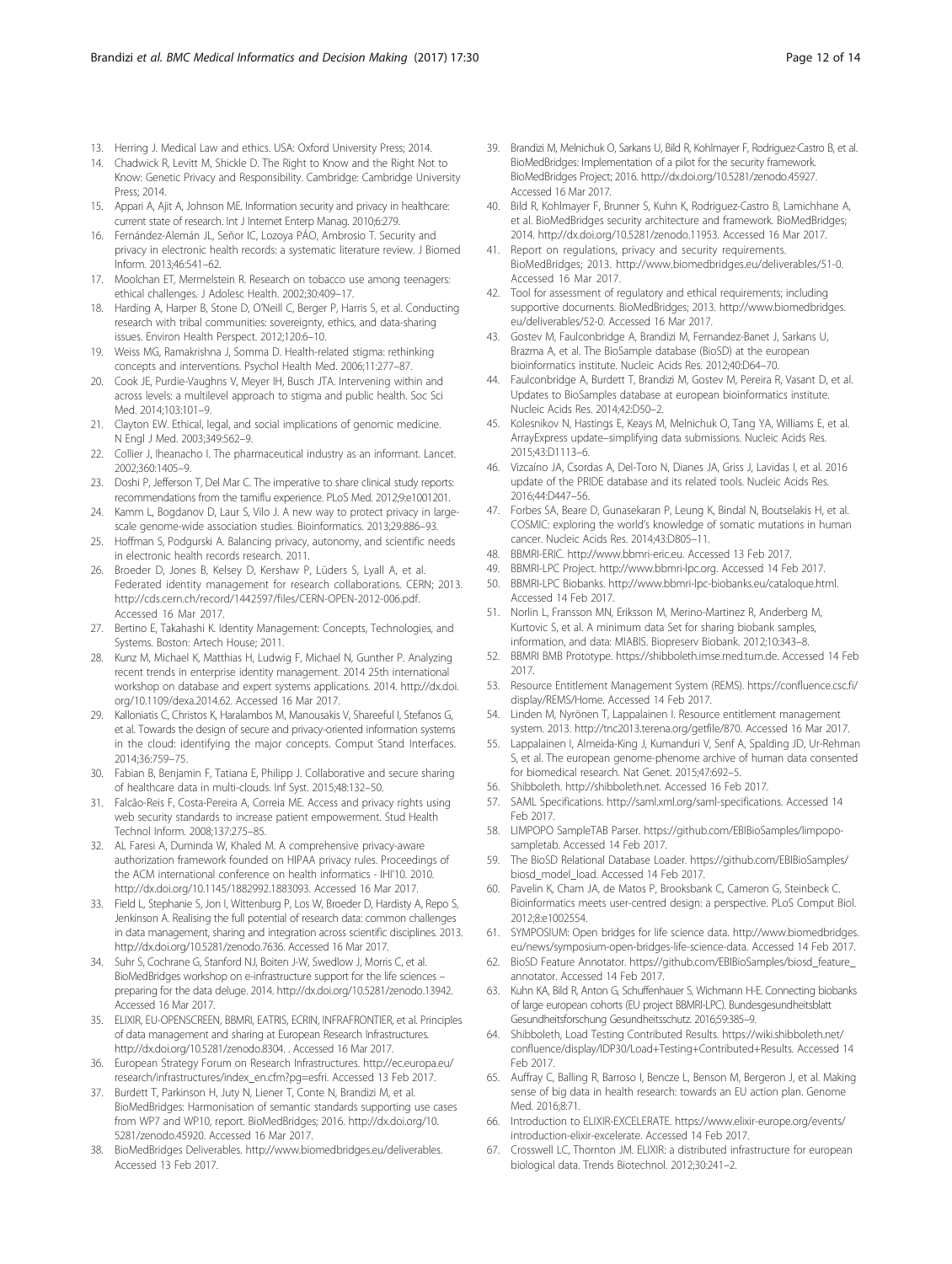- <span id="page-12-0"></span>68. CORBEL, Participating Research Infrastructures. [http://www.corbel-project.eu/](http://www.corbel-project.eu/participants.html) [participants.html](http://www.corbel-project.eu/participants.html). Accessed 14 Feb 2017.
- 69. Blomberg N. ELIXIR Webinar Introduction to ELIXIR-EXCELERATE. 2015. [https://www.youtube.com/watch?v=M3OfkAG23Kk.](https://www.youtube.com/watch?v=M3OfkAG23Kk) Accessed 14 Feb 2017.
- 70. Authentication and Authorisation for Research and Collaboration. [https://aarc-project.eu.](https://aarc-project.eu/) Accessed 14 Feb 2017.
- 71. Deng M, Mina D, Kim W, Riccardo S, Bart P, Wouter J. A privacy threat analysis framework: supporting the elicitation and fulfillment of privacy requirements. Requir Eng. 2010;16:3–32.
- 72. Gross T. Security analysis of the SAML single sign-on browser/artifact profile. Computer security applications conference, 2003. Proceedings. 19th annual. 2003. p. 298–307.
- 73. Recommendation X. 509-the directory: public-key and attribute certificate frameworks. International telecommunication union. 2000. [http://www.itu.](http://www.itu.int/rec/T-REC-X.509) [int/rec/T-REC-X.509](http://www.itu.int/rec/T-REC-X.509). Accessed 16 Mar 2017.
- 74. Rescorla E. Http over tls. 2000. [http://tools.ietf.org/html/rfc2818.html.](http://tools.ietf.org/html/rfc2818.html) Accessed 16 Mar 2017.
- 75. Chang RKC. Defending against flooding-based distributed denial-of-service attacks: a tutorial. IEEE Commun Mag. 2002;40:42–51.
- 76. Su Z, Zhendong S, Gary W. The essence of command injection attacks in web applications. Conference record of the 33rd ACM SIGPLAN-SIGACT symposium on principles of programming languages - POPL'06. 2006. <http://dx.doi.org/10.1145/1111037.1111070>. Accessed 16 Mar 2017.
- 77. Potter B, McGraw G. Software security testing. IEEE Secur Privacy Mag. 2004;2:81–5.
- 78. Myers GJ, Sandler C, Badgett T. The Art of Software Testing. Hoboken: Wiley; 2011.
- 79. Löhr H, Hans L, Ahmad-Reza S, Marcel W. Securing the e-health cloud. Proceedings of the ACM international conference on health informatics - IHI'10. 2010.<http://dx.doi.org/10.1145/1882992.1883024>. Accessed 16 Mar 2017.
- 80. Release Attributes… For Science!.<https://refeds.org/a/1154>. Accessed 14 Feb 2017.
- 81. REFEDs ePSA usage comparison v0.13. [https://blog.refeds.org/wp-content/](https://blog.refeds.org/wp-content/uploads/2015/05/ePSAcomparison_0_13.pdf) [uploads/2015/05/ePSAcomparison\\_0\\_13.pdf.](https://blog.refeds.org/wp-content/uploads/2015/05/ePSAcomparison_0_13.pdf) Accessed 14 Feb 2017.
- 82. Cerami E, Gao J, Dogrusoz U, Gross BE, Sumer SO, Aksoy BA, et al. The cBio cancer genomics portal: an open platform for exploring multidimensional cancer genomics data. Cancer Discov. 2012;2:401–4.
- 83. Bamford S, Dawson E, Forbes S, Clements J, Pettett R, Dogan A, et al. The COSMIC (catalogue of somatic mutations in cancer) database and website. Br J Cancer. 2004;91:355–8.
- 84. Barrett T, Clark K, Gevorgyan R, Gorelenkov V, Gribov E, Karsch-Mizrachi I, et al. BioProject and BioSample databases at NCBI: facilitating capture and organization of metadata. Nucleic Acids Res. 2012;40:D57–63.
- 85. Splendiani A, Gündel M, Austyn JM, Cavalieri D, Scognamiglio C, Brandizi M. Knowledge sharing and collaboration in translational research, and the DC-THERA directory. Brief Bioinform. 2011;12:562–75.
- 86. Vasilevsky N, Johnson T, Corday K, Torniai C, Brush M, Segerdell E, et al. Research resources: curating the new eagle-i discovery system. Database. 2012;2012:bar067.
- 87. Canuel V, Rance B, Avillach P, Degoulet P, Burgun A. Translational research platforms integrating clinical and omics data: a review of publicly available solutions. Brief Bioinform. 2015;16:280–90.
- 88. Vaught J, Kelly A, Hewitt R. A review of international biobanks and networks: success factors and key benchmarks. Biopreserv Biobank. 2009;7:143–50.
- 89. Recordon D, Reed D. OpenID 2.0: a platform for user-centric identity management. Proceedings of the second ACM workshop on digital identity management. New York: ACM; 2006. p. 11–6.
- 90. Kwon J, Johnson ME. Security practices and regulatory compliance in the healthcare industry. J Am Med Inform Assoc. 2013;20:44–51.
- 91. Barkley J. Comparing simple role based access control models and access control lists. Proceedings of the second ACM workshop on Role-based access control. Fairfax: ACM; 1997. p. 127–32.
- 92. Røstad L. Access control in healthcare information systems. Trondheim: Norwegian University of Science and Technology; 2008.
- 93. Oster S, Langella S, Hastings S, Ervin D, Madduri R, Phillips J, et al. caGrid 1.0: an enterprise Grid infrastructure for biomedical research. J Am Med Inform Assoc. 2008;15:138–49.
- 94. Kho AN, Hynes DM, Goel S, Solomonides AE, Price R, Hota B, et al. CAPriCORN: Chicago area patient-centered outcomes research network. J Am Med Inform Assoc. 2014;21:607–11.
- 95. Razick S, Močnik R, Thomas LF, Ryeng E, Drabløs F, Sætrom P. The eGenVar data management system–cataloguing and sharing sensitive data and metadata for the life sciences. Database. 2014;2014:bau027.
- 96. Murtagh MJ, Demir I, Jenkings KN, Wallace SE, Murtagh B, Boniol M, et al. Securing the data economy: translating privacy and enacting security in the development of DataSHIELD. Public Health Genomics. 2012;15:243–53.
- 97. Malin BA, Emam KE, O'Keefe CM. Biomedical data privacy: problems, perspectives, and recent advances. J Am Med Inform Assoc. 2013;20:2–6.
- 98. Murphy SN, Gainer V, Mendis M, Churchill S, Kohane I. Strategies for maintaining patient privacy in i2b2. J Am Med Inform Assoc. 2011;18 Suppl 1:103–8.
- 99. McMurry AJ, Murphy SN, MacFadden D, Weber G, Simons WW, Orechia J, et al. SHRINE: enabling nationally scalable multi-site disease studies. PLoS One. 2013;8:e55811.
- 100. Boyd AD, Saxman PR, Hunscher DA, Smith KA, Morris TD, Kaston M, et al. The university of Michigan honest broker: a Web-based service for clinical and translational research and practice. J Am Med Inform Assoc. 2009;16:784–91.
- 101. van Panhuis WG, Paul P, Emerson C, Grefenstette J, Wilder R, Herbst AJ, et al. A systematic review of barriers to data sharing in public health. BMC Public Health. 2014;14:1144.
- 102. Lee LM, Gostin LO. Ethical collection, storage, and use of public health data: a proposal for a national privacy protection. JAMA. 2009;302:82–4.
- 103. IMIA. Code of ethics updated version. 2016. [http://imia-medinfo.org/wp/](http://imia-medinfo.org/wp/imia-code-of-ethics) [imia-code-of-ethics](http://imia-medinfo.org/wp/imia-code-of-ethics). Accessed 14 Feb 2017.
- 104. Goodman KW, Adams S, Berner ES, Embi PJ, Hsiung R, Hurdle J, et al. AMIA's code of professional and ethical conduct. J Am Med Inform Assoc. 2013;20:141–3.
- 105. Knoppers BM, Harris JR, Budin-Ljøsne I, Dove ES. A human rights approach to an international code of conduct for genomic and clinical data sharing. Hum Genet. 2014;133:895–903.
- 106. Malin B, Karp D, Scheuermann RH. Technical and policy approaches to balancing patient privacy and data sharing in clinical and translational research. J Investig Med. 2010;58:11–8.
- 107. Yu F, Ji Z. Scalable privacy-preserving data sharing methodology for genomewide association studies: an application to iDASH healthcare privacy protection challenge. BMC Med Inform Decis Mak. 2014;14 Suppl 1:S3.
- 108. Jiang X, Zhao Y, Wang X, Malin B, Wang S, Ohno-Machado L, et al. A community assessment of privacy preserving techniques for human genomes. BMC Med Inform Decis Mak. 2014;14 Suppl 1:S1.
- 109. Lin Z, Owen AB, Altman RB. Genetics. Genomic research and human subject privacy. Science. 2004;305:183.
- 110. Kaye J. The tension between data sharing and the protection of privacy in genomics research. Annu Rev Genomics Hum Genet. 2012;13:415–31.
- 111. Public Population Project in Genomics and Society. [http://www.p3g.org.](http://www.p3g.org) Accessed 14 Feb 2017.
- 112. International Society for Biological and Environmental Repositories. <http://www.isber.org>. Accessed 14 Feb 2017.
- 113. BioSHaRE. [http://www.bioshare.eu.](http://www.bioshare.eu) Accessed 14 Feb 2017.
- 114. Gottesman O, Kuivaniemi H, Tromp G, Faucett WA, Li R, Manolio TA, et al. The electronic medical records and genomics (eMERGE) network: past, present, and future. Genet Med. 2013;15:761–71.
- 115. eMERGE Network. [https://emerge.mc.vanderbilt.edu/.](https://emerge.mc.vanderbilt.edu/) Accessed 14 Feb 2017.
- 116. Kuchinke W, Krauth C, Bergmann R, Karakoyun T, Woollard A, Schluender I, et al. Legal assessment tool (LAT): an interactive tool to address privacy and data protection issues for data sharing. BMC Med Inform Decis Mak. 2016;16:1144.
- 117. Legal Assessment Tool (LAT). [http://www.biomedbridges.eu/sharing](http://www.biomedbridges.eu/sharing-sensitive-data)[sensitive-data](http://www.biomedbridges.eu/sharing-sensitive-data). Accessed 14 Feb 2017.
- 118. Human Sample Exchange Regulation Navigator. [http://www.hsern.eu/.](http://www.hsern.eu/) Accessed 14 Feb 2017.
- 119. BBMRI Legal WIKI. [http://www.bbmri-wp4.eu/wiki/index.php/Main\\_Page.](http://www.bbmri-wp4.eu/wiki/index.php/Main_Page) Accessed 14 Feb 2017.
- 120. IPAC.<http://p3g.org/ipac>. Accessed 14 Feb 2017.
- 121. Web Services Single Sign On with Shibboleth. [https://www.predic8.com/](https://www.predic8.com/shibboleth-web-services-sso-en.htm) [shibboleth-web-services-sso-en.htm.](https://www.predic8.com/shibboleth-web-services-sso-en.htm) Accessed 14 Feb 2017.
- 122. Berners-Lee T, Tim B-L, James H, Ora L. The semantic Web. Sci Am. 2001;284:34–43.
- 123. Bizer C. The emerging Web of linked data. IEEE Intell Syst. 2009;24:87–92.
- 124. Bizer C, Christian B, Tom H, Tim B-L. Linked data the story So Far. Int J Semant Web Inf Syst. 2009;5:1–22.
- 125. McMurry J, Jupp S, Malone J, Burdett T, Jenkinson A, Parkinson H, et al. Report on the scalability of semantic web integration in BioMedBridges.